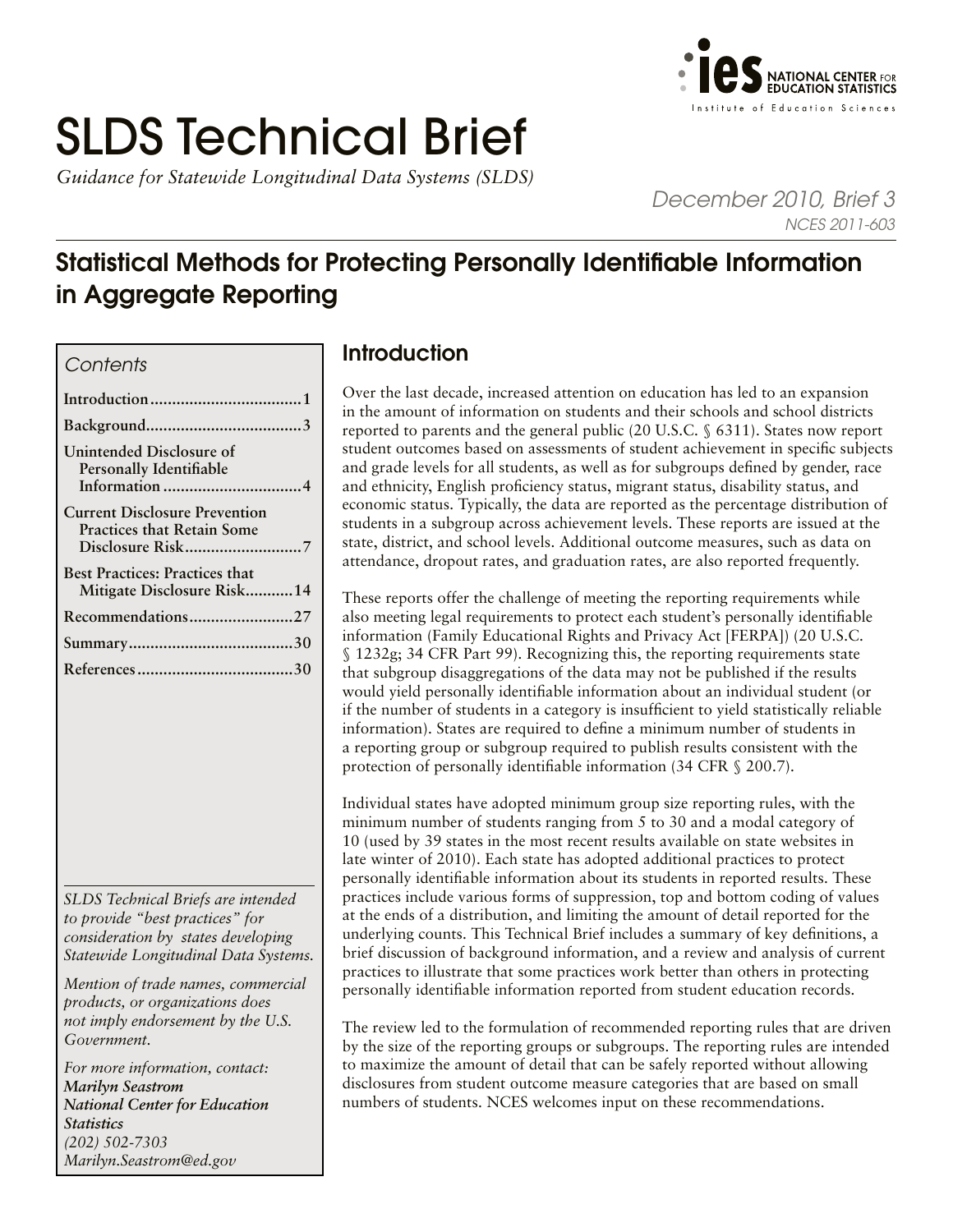## *Definitions*

**Personally identifiable information** includes the name and address of the student and the student's family; a personal identifier, such as the student's Social Security Number, student number, or biometric record; other indirect information, such as the student's date and place of birth and mother's maiden name; other information that, alone or in combination, is linked or linkable to a specific student that would allow a reasonable person in the school community, who does not have personal knowledge of relevant circumstances, to identify a student with reasonable certainty; and information based on a targeted request.

**Disclosure** means to permit access to or the release, transfer, or other communication of personally identifiable information contained in education records by any means. To avoid disclosures in published tables, whenever possible, data about individual students should be combined with data from a sufficient number of other students to disguise the attributes of a single student. When this is not possible, data about small numbers of students should not be published.

**Suppression** refers to withholding information from publication. Some information is withheld from publication in a table to protect data based on small counts because the release of the information would likely lead to a disclosure. Other information is withheld from publication in a table to prevent the calculation of the data based on small counts from the published information; this is known as complementary suppression.

**Recoding** refers to reporting values as being within a specified range rather than as a specific value.

**Top coding** refers to reporting values over a set value as greater than that value.

**Bottom coding** refers to reporting values under a set value as less than that value.

Top coding and bottom coding are specific types of recoding. These procedures are used to protect data for individual students from disclosure.

**Subgroups** refer to students within a larger group who share specific characteristics, such as the subgroup of male students and the subgroup of female students within a school or within a grade in a school. Information from student records is often reported for subgroups of students by gender, race and ethnicity, English proficiency status, migrant status, disability status, and economic status.

**Outcome** measures refer to the student's educational experiences that are recorded in student's educational records. For example, student grades, courses completed, scores on standardized assessments, school attendance, graduation status, participation in extracurricular activities, and disciplinary actions are commonly reported measures of student outcomes.

**Categories** refer to groups of students that share specific experiences that comprise the range of possible outcomes for each educational measure. For example, the percent of students with passing as compared to failing grades, the percent of students who dropout as compared to completing high school, or the percent of students who scored at each of several achievement levels on a standardized state assessment.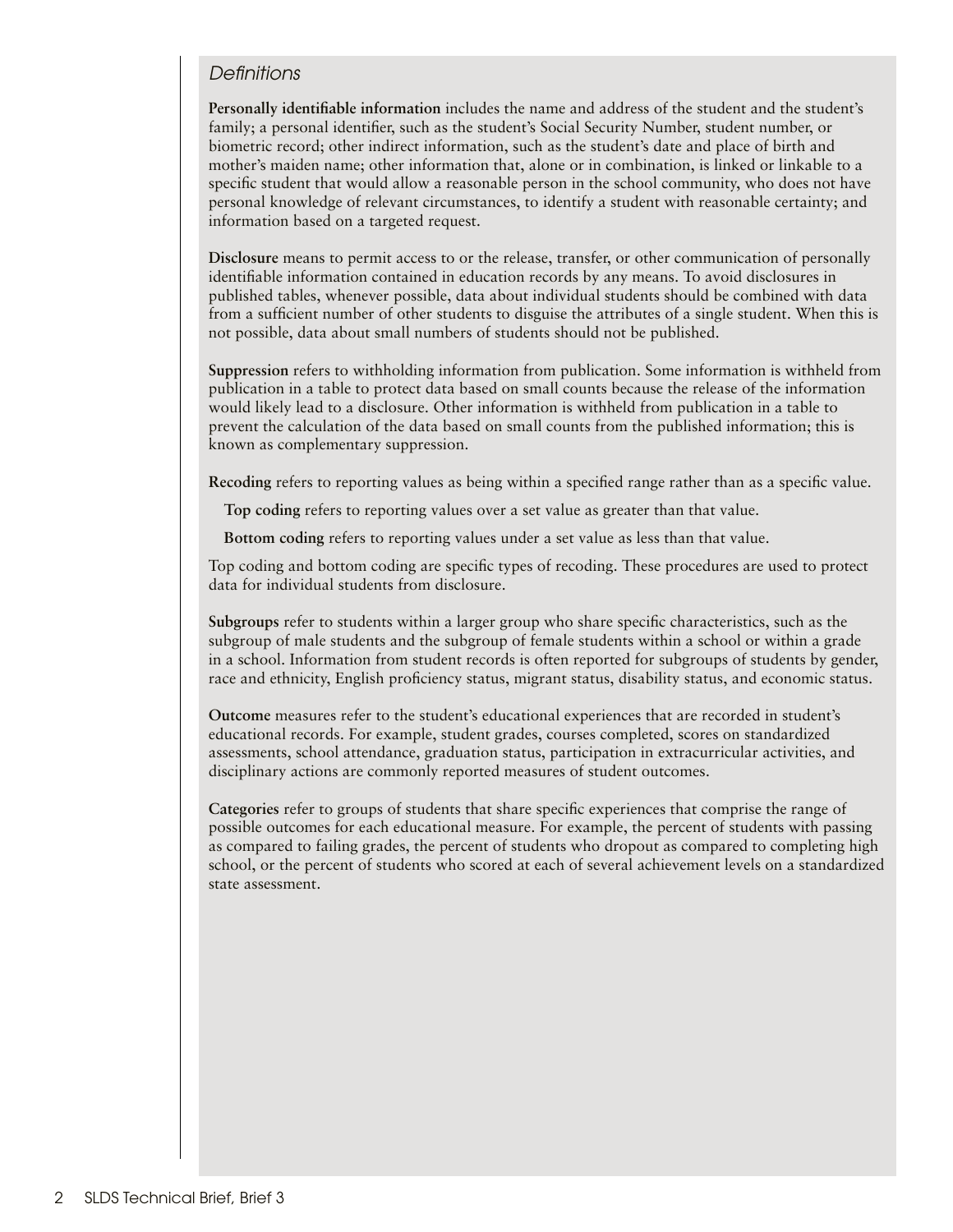## <span id="page-2-0"></span>Background

As the nation has focused its attention on education over the last decade, there has been a large increase in the amount of data reported to the general public on America's students and their schools and school districts (20 U.S.C. § 6311(h); 20 U.S.C. § 9607; U.S. Public Law 110-69; U.S. Public Law 111-5). Reporting requirements for public elementary and secondary institutions that receive federal funds include annual status and progress reports at the school, district, and state levels (20 U.S.C.  $\S$  6311(h)).<sup>1</sup> Among other requirements, these reports, identified as report cards, must include results from state assessments on the percent of students assessed, along with student achievement results across achievement levels in specific subjects and grade levels for all students and for reporting subgroups including gender, race/ethnicity, English proficiency status, migrant status, disability status, and economic status. The annual status and progress report cards also typically include data on attendance rates and report graduation rates for secondary schools. Dropout rates are also frequently reported at the district and school levels.

The current reporting requirements are typically met through state-, district-, and school-level reports that are published by each state's department of education. These reports offer the challenge of balancing the reporting requirements against legal requirements to protect each student's personally identifiable information (FERPA) (20 U.S.C. § 1232g; 34 CFR Part 99). To this end, the reporting requirements for Title I state that disaggregating the data for specific subgroups may not occur if the number of students in a reporting group or subgroup is insufficient to yield statistically reliable information or if the results would yield personally identifiable information about an individual student (20 U.S.C. § 6311(h); 34 CFR  $$200.7$ ).<sup>2</sup>

As part of the reporting requirements, each state is required to have an accountability plan that describes its system for monitoring adequate yearly progress with annual objectives for continuous and substantial improvement for all students and for each specified student subgroup. In addition to defining specific measures, each state's accountability plan is expected to include the state's definition of the minimum number of students in a subgroup required for reporting purposes and information as to how the State Accountability System protects the privacy of students when reporting results.

What does protecting student privacy mean in a reporting context? In order to protect a student's privacy, the student's personally identifiable information must be protected from public release. The broad, federal government-wide definition of personally identifiable information states "the term 'personally identifiable information' refers to information that can be used to distinguish or trace an individual's identity, such as their name, social security number, biometric records, etc., alone, or when combined with other personal or identifying information which is linked or linkable to a specific individual, such as date and place of birth, mother's maiden name, etc." (OMB Memorandum 07-16, *Safeguarding Against and Responding to the Breach of Personally Identifiable Information; Implementation Guidance for Title V of the E Government Act, Confidential Information Protection and Statistical Efficiency Act of 2002 (CIPSEA)*).

<sup>1</sup> The requirement specified in law is for an annual state report card and for annual district report cards that include information for the district and each school.

<sup>&</sup>lt;sup>2</sup> The law states that reporting student assessment results disaggregated by economically disadvantaged students, students from major racial and ethnic groups, students with disabilities, and students with limited English proficiency is not required if the number of students in a *category* is insufficient to yield statistically reliable information or the results would reveal personally identifiable information about an individual student (20 U.S.C. § 6311). However, the regulations use the term *subgroup* to refer to the disaggregated student data, and the regulations specify that a state may not report achievement results for a *subgroup* if the results would reveal personally identifiable information about an individual student (34 CFR § 200.7). This is further promulgated in the September 12, 2003 non-regulatory guidance on Report Cards Title I, Part A.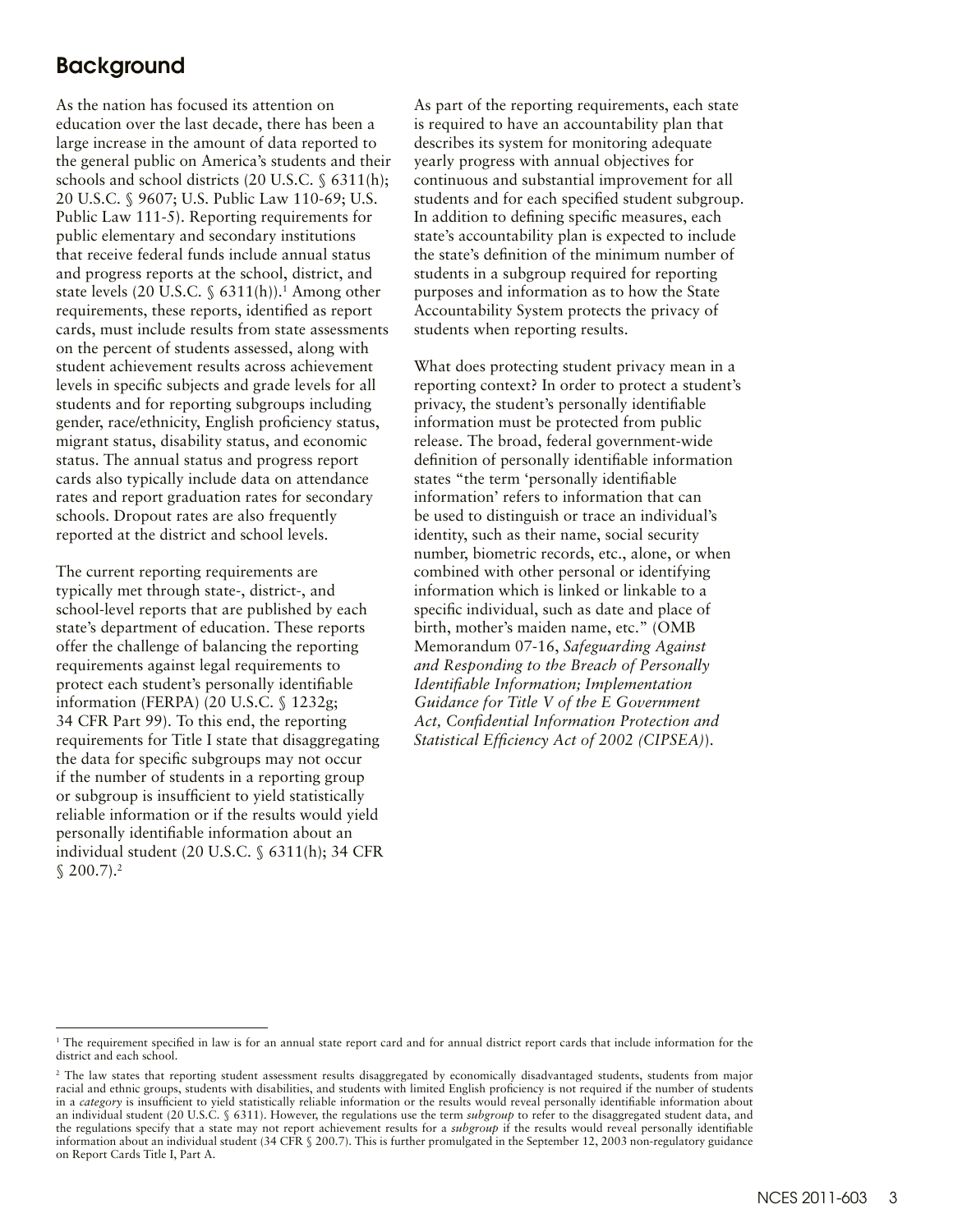## <span id="page-3-0"></span>*Personally identifiable information includes, but is not limited to:*

- 1. The student's name;
- 2. The name of the student's parent or other family members;
- 3. The address of the student or student's family;
- 4. A personal identifier, such as the student's Social Security Number, student number, or biometric record;<sup>3</sup>
- 5. Other indirect identifiers, such as the student's date of birth, place of birth, and mother's maiden name;
- 6. Other information that, alone or in combination, is linked or linkable to a specific student that would allow a reasonable person in the school community, who does not have personal knowledge of the relevant circumstances, to identify the student with reasonable certainty;
- 7. Information requested by a person who the educational agency or institution reasonably believes knows the identity of the student to whom the education record relates. (34 CFR § 99.3)

Protecting student privacy means publishing data only in a manner that does not reveal individual students' personally identifiable information, either directly or in combination with other available information. Another way of putting this is that the goal is to publish summary results that do not allow someone to learn information about a specific student.

States publish annual status and progress reports that are based on reports of outcome measures at the school, district, or state level. These reports aggregate, or combine, the results for individual students into summary statistics. These statistics include the number or percentage of students overall or in each of the reporting subgroups for specific outcome measures (e.g., the percentage of students in each racial and ethnic group who graduate from high school; the percentage of English language learners who score in each achievement level on a state assessment).

This report demonstrates how disclosures occur even in summary statistics. It describes various reporting practices and data protection techniques currently in use and illustrates how commonly used methods of data protection may fall short of their goal. The report then identifies "best practices" to avoid the unintended disclosure of personally identifiable information, including publishing the percentage distribution across categories of outcome measures with no underlying counts or totals; publishing a collapsed percentage distribution across categories of outcome measures with no underlying counts or totals; publishing counts but using complementary suppression at the subgroup level when a small subgroup is suppressed; limiting the amount of detail published for school background information; recoding the ends of percentage distributions; and recoding high and low rates. This information is used to develop recommendations for reporting rules that maximize the amount of information reported while protecting the privacy of each student's data.

## Unintended Disclosure of Personally Identifiable Information

When personally identifiable information is revealed through information released to the public, it is called a disclosure.<sup>4</sup> When

schools, districts, or states release information about educational progress, they typically release aggregated data—data for groups of

<sup>&</sup>lt;sup>3</sup> FERPA 2008 regulations state that the term "biometric record, as used in the definition of personally identifiable information, means a record of one or more measurable biologic or behavioral characteristics that can be used for automated recognition of an individual. Examples include fingerprints; retina and iris patterns; voiceprints; DNA sequence; facial characteristics; and handwriting." (34 CFR § 99.3)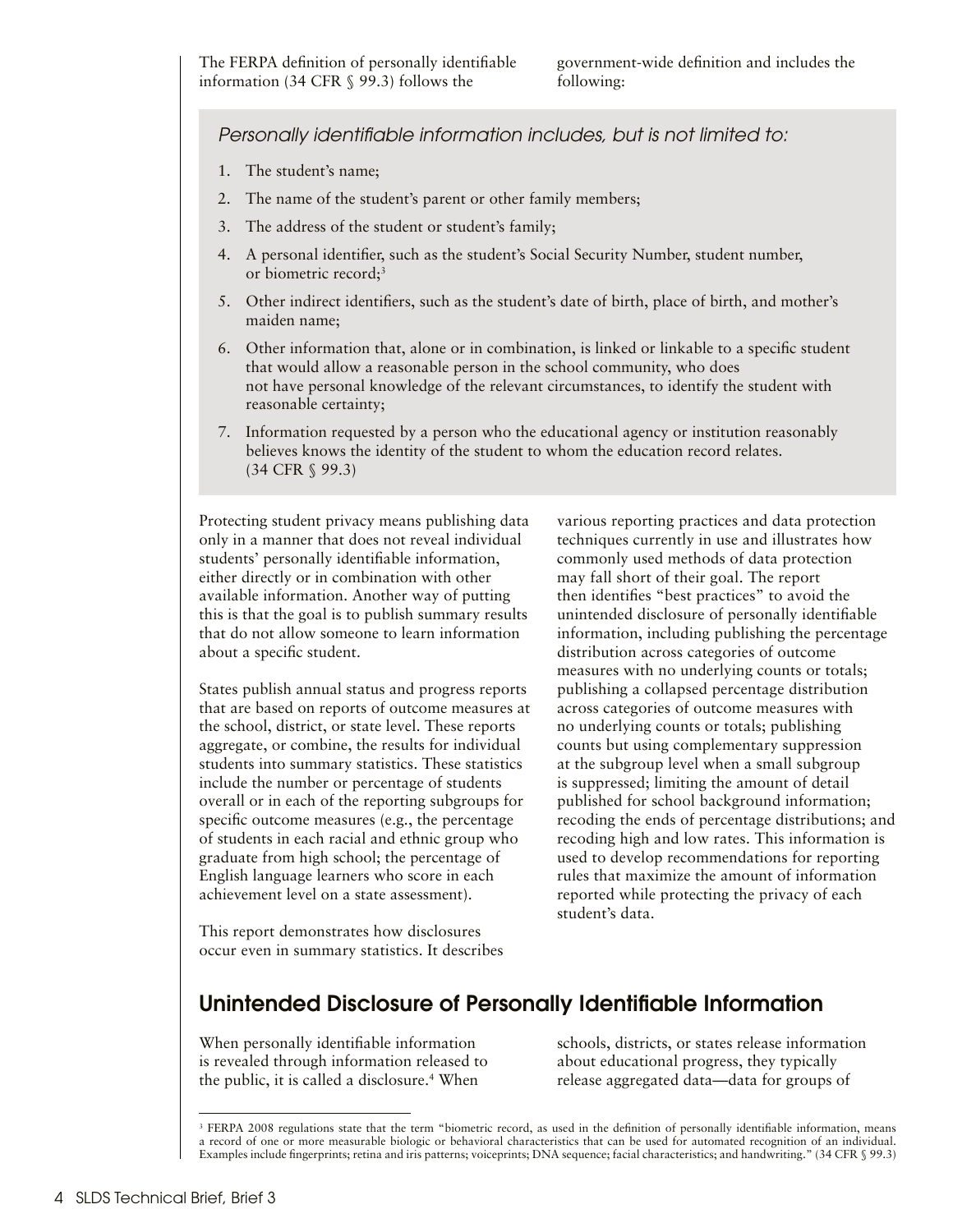students—to prevent disclosure of information about an individual. Even with some methods of aggregation, unintended disclosure of personally identifiable information may occur. How could data reporting outcome measures for groups of students possibly reveal information on an individual student? The example that follows shows how information about individual students' achievement levels can be revealed, even in data reported for groups of students. Furthermore, it shows that the identity of groups of students can be revealed within combinations of achievement levels (e.g., Below Basic and Basic for students who scored below Proficient, or proficient and advanced for students who scored at or above Proficient).

Typically, each child's parents are given their child's score and achievement level on the state assessment as well as the report for their child's school. Table 1 provides the percentage distribution and number of students at each achievement level at the school level in grade 4 mathematics, for students overall and for several subgroups: White and Hispanic students, students with and without an individualized education plan, and students who are and are not English language learners. Any combination of these three subgroup variables that reveals the achievement level for a student or group of students with identifiable characteristics results in a disclosure.

### Example 1: Unintended Disclosures

Consider a school report that includes results on the state assessment by grade and subject. No results are suppressed as a result of a small subgroup count, since each subgroup included more than the minimum reporting group size of 5. The report shows that there are 32 fourth-graders in this school and that they were all assessed in mathematics (table 1). Among these students, 12.5 percent, or 4 students, scored at the Below Basic achievement level; 31.3 percent, or 10 students, scored at the Basic level; 34.4 percent, or 11 students, scored at the Proficient level; and 21.9 percent, or 7 students, scored at the Advanced level. The data reported for the subgroups of students with and without an individualized education plan show that all fourth-graders with an individualized education plan scored below the Proficient level (4 students at the Below Basic level plus 3 at the Basic level). Assuming that other students in the class know who among their peers have individualized education plans, this is a disclosure because it reveals that each fourthgrader with an individualized

education plan failed to reach the Proficient level on the assessment.

Next, looking at the 10 Hispanic fourth-graders, the data show that 1 student in this subgroup scored at the Proficient level, while the other 9 students scored at either the Basic level (5 students) or the Below Basic level (4 students). Since parents receive their child's score and achievement level as well as a school report that shows the performance in mathematics by grade, the parents of the 1 Hispanic student who scored at the Proficient level know that the other 9 Hispanic students in the fourth grade each scored below the Proficient level in mathematics. This is a disclosure, because these parents now know that each of their child's ethnic peers failed to reach the Proficient level.<sup>5</sup>

The subgroup data in this table also show that each of the 4 fourth-graders who scored at the Below Basic level were Hispanic, received English language instruction, and had an individualized education plan. This is a considerable amount of information

about the characteristics of the 4 lowest performers. However, since there were Hispanic students who scored at the Below Basic, Basic, and Proficient achievement levels, students with individualized education plans who scored at both the Below Basic and Basic achievement levels, and students receiving English language instruction who scored at both the Below Basic and Basic achievement levels, the table only identifies the fact that there are four Hispanic fourthgraders with this set of three shared characteristics; it does not identify the 4 specific Hispanic students. Thus, the table considered alone does not result in a disclosure in this instance.

Suppose, however, that the students with individualized education plans receive observable special services (e.g., a tutor, extra time on tests, one-on-one test instruction) and that there are exactly 4 Hispanic students receiving these services; then it becomes apparent that these are the 4 Hispanic students who scored at the Below Basic achievement level.

<sup>4</sup> Under FERPA, disclosure means to permit access to or the release, transfer, or other communication of personally identifiable information contained in education records by any means, including oral, written, or electronic means, to any party except the party identified as the party that provided or created the record (34 CFR § 99.3).

<sup>5</sup> While this disclosure is based on the parents' personal knowledge of their child's score, the fact that each parent in the school receives his or her child's score raises this source of disclosure as a topic of concern (i.e., knowledge of one child's score revealing the performance of other students).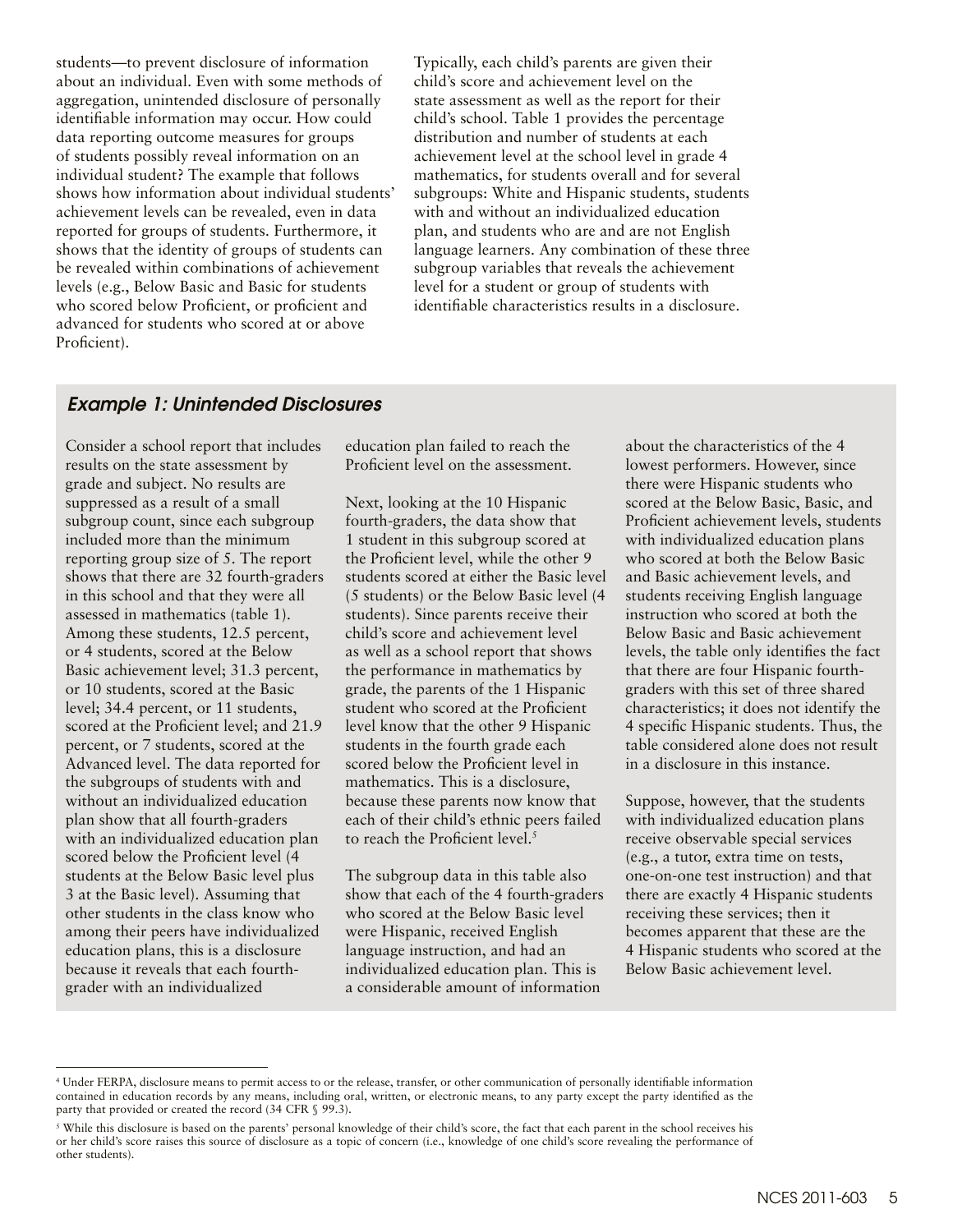|  | Table 1. School-level grade 4 mathematics assessment results in a state with a minimum reporting group size of 5 |  |  |  |  |  |  |
|--|------------------------------------------------------------------------------------------------------------------|--|--|--|--|--|--|
|--|------------------------------------------------------------------------------------------------------------------|--|--|--|--|--|--|

|                                     |              | Percent<br>assessed | Tested | Below<br><b>Basic</b> | <b>Basic</b> | Proficient | Advanced |
|-------------------------------------|--------------|---------------------|--------|-----------------------|--------------|------------|----------|
| Total                               | %            | 100                 | 100    | 12.5                  | 31.3         | 34.4       | 21.9     |
|                                     | $\mathsf{N}$ | $\dagger$           | 32     | $\overline{4}$        | 10           | 11         | 7        |
| White                               | %            | 100                 | 100    | 0.0                   | 22.7         | 45.5       | 31.8     |
|                                     | $\mathsf{N}$ | $^\dagger$          | 22     | $\mathbf 0$           | 5            | 10         | 7        |
| Hispanic                            | $\%$         | 100                 | 100    | 40.0                  | 50.0         | 10.0       | 0.0      |
|                                     | $\mathsf{N}$ |                     | 10     | 4                     | 5            |            | 0        |
| Individualized education            | $\%$         | 100                 | 100    | 57.1                  | 42.9         | 0.0        | 0.0      |
| plan                                | $\mathsf{N}$ | $\ddot{}$           |        | $\overline{A}$        | 3            | 0          | $\Omega$ |
| No individualized<br>education plan | %            | 100                 | 100    | 0.0                   | 28.0         | 44.0       | 28.0     |
|                                     | $\mathsf{N}$ | $\dagger$           | 25     | 0                     | 7            | 11         | 7        |
| English language learner            | %            | 100                 | 100    | 40.0                  | 50.0         | 10.0       | 0.0      |
|                                     | $\mathsf{N}$ |                     | 10     | 4                     | 5            |            | 0        |
| Not English language                | %            | 100                 | 100    | 0.0                   | 22.7         | 45.5       | 31.8     |
| learner                             | $\mathsf{N}$ |                     | 22     | 0                     | 5            | 10         | 7        |

† Not applicable.

NOTE: Details may not sum to totals because of rounding.

Recall that the reporting requirements acknowledge the risk associated with small numbers by indicating that results should only be published if the results would not reveal personally identifiable information about an individual student. The instructions for the state accountability plan also acknowledge this risk with the requirement for each state to establish a minimum subgroup size for reporting and with the requirement for each state to describe how the State Accountability System protects the privacy of students when reporting results.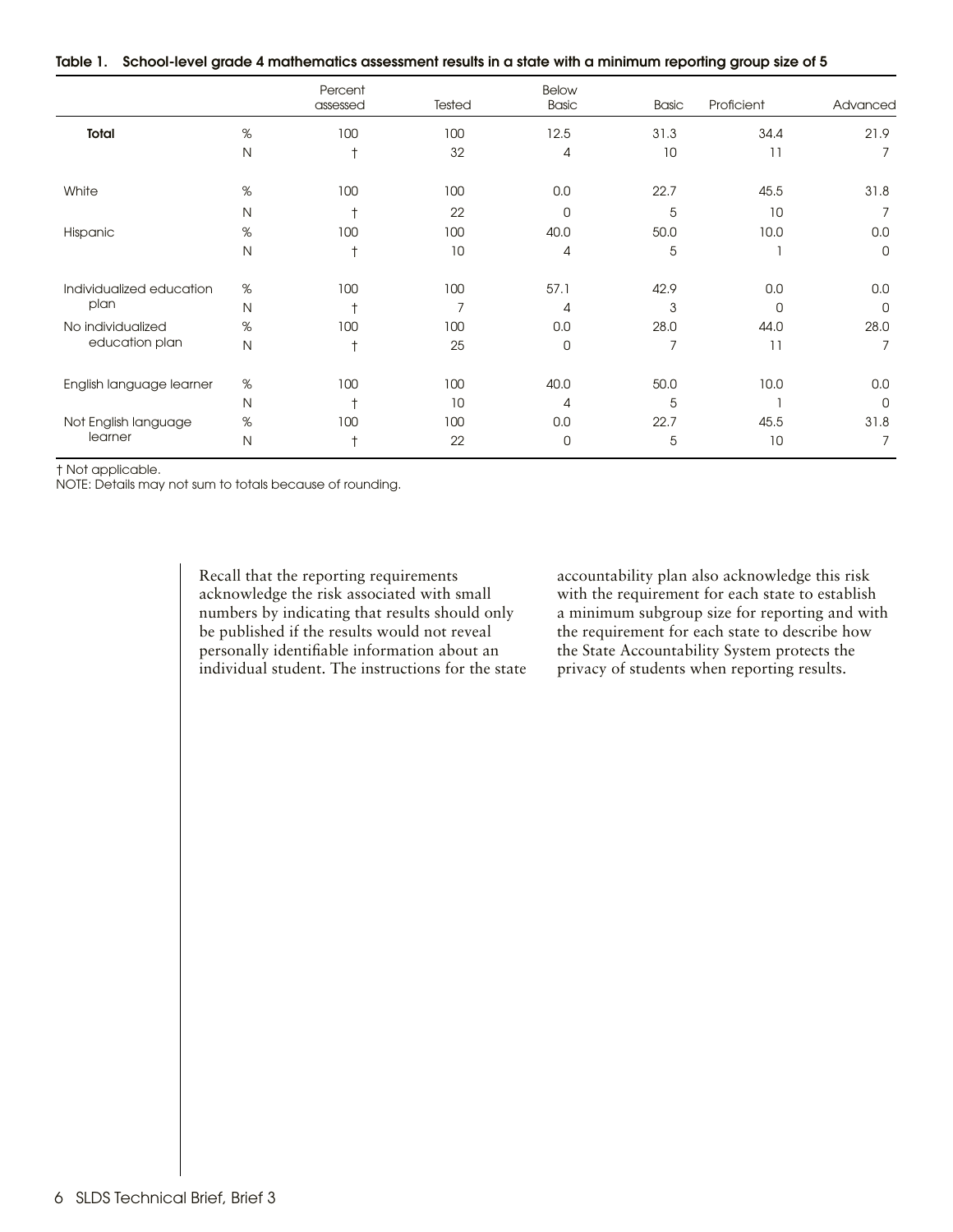## <span id="page-6-0"></span>Current Disclosure Prevention Practices that Retain Some Disclosure Risk

Typically, a state establishes the required minimum number of students in a subgroup for privacy protection and then does not report the results for outcome measures for any subgroup with less than this established minimum number. The groups not reported are identified as having been suppressed to protect student privacy. A review in late winter of 2010 of the most recent reported assessment results for each state and the District of Columbia found that 39 states use a minimum reporting group size of 10 students. Another 7 states set the minimum reporting group size at 5, and 5 states set the minimum higher, with values ranging from 15 to 30.

While subgroup suppression is a good start, it may not be enough to prevent disclosure of personally identifiable information. The descriptions of current practices include such potentially problematic methods as 1) suppressing data for small subgroups but not for small categories of outcome measures for reported subgroups; 2) suppressing data for small subgroups but reporting counts across the categories of the outcome measure for the overall group and the reported subgroups; 3) suppressing data for small subgroups but reporting the overall total count; and 4) suppressing data for small subgroups but reporting ranges for the overall totals and the reported subgroup totals.

#### Suppressing Data for Subgroups but not for Reporting Categories

The practice of suppressing data for small subgroups is a start. However, when subgroup results are reported for the categories of an outcome measure, there can also be a small number of students in one or more of the categories within the larger subgroups. Reporting results for small numbers of students within a category or within a subgroup can present a risk to student privacy because it increases the risk of unintentionally releasing information that identifies individual students. The minimum for categories within subgroups can be set lower

than the size of the subgroup minimum, but there should be a minimum size specified for individual categories to guard against unintentional disclosures. This minimum, which is sometimes referred to as the threshold rule, defines those categories in a table that are defined as sensitive because the number of students is less than the specified number. Some data collection agencies set this number at 5, while others set it as 3. (Federal Committee of Statistical Methodology, Working Paper 22). Sensitive categories are illustrated in the following example.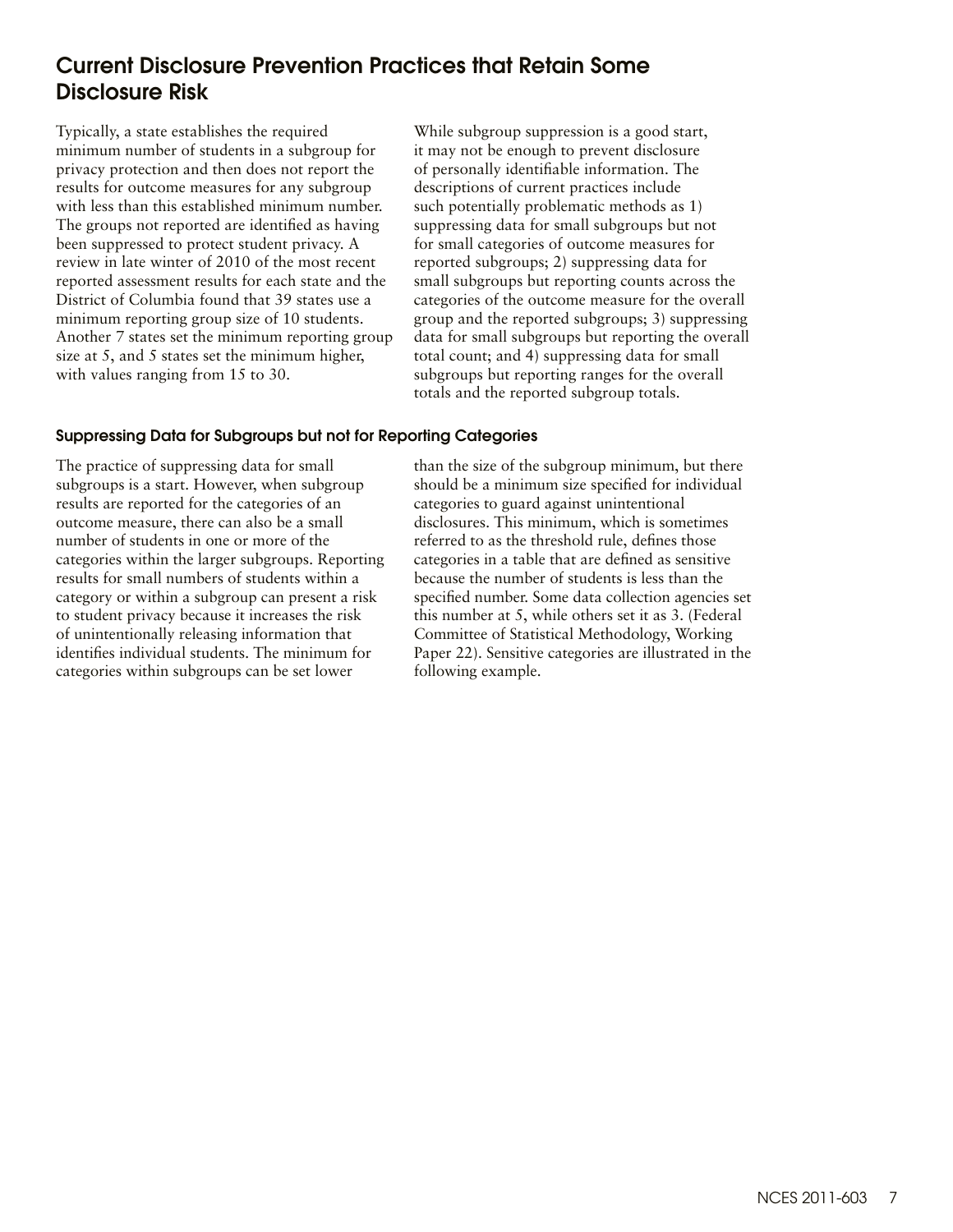## Example 2: Suppression of Small Subgroups but not Small Categories

In this example, when a minimum reporting size of 10 is applied to the data from table 1, the assessment results for the 7 students with individualized education plans are presumed to be protected from disclosure because the results are suppressed (see table 2). Thus, the result in example 1 showing that all students with an individualized education plan failed to reach the Proficient level of the state assessment is presumed to be protected from

disclosure. However, when the assessment results of the 10 Hispanic students and the 10 English language learners are reported across the four achievement levels, the number of students at each achievement level falls below the established minimum reporting size. In both subgroups, there are 4 students in the Below Basic achievement group, 5 students in the Basic achievement group, and 1 student in the Proficient achievement group; nevertheless, the results are

reported since the minimum size rule is applied at the subgroup reporting level. As described in example 1, reporting that only one Hispanic child scored at or above the Proficient level discloses information about that child and about the achievement level of the other students in the subgroup. Anyone who is able to identify the Hispanic child with a high score then knows that the other Hispanic children in the same grade failed to reach the proficient achievement level.

|                          |      | Percent<br>assessed | Tested | <b>Below</b><br><b>Basic</b> | <b>Basic</b> | Proficient | Advanced    |
|--------------------------|------|---------------------|--------|------------------------------|--------------|------------|-------------|
| Total                    | %    | 100                 | 100    | 12.5                         | 31.3         | 34.4       | 21.9        |
|                          | N    | $\ddagger$          | 32     | $\overline{4}$               | 10           | 11         | 7           |
| White                    | $\%$ | 100                 | 100    | 0.0                          | 22.7         | 45.5       | 31.8        |
|                          | N    | t                   | 22     | $\Omega$                     | 5            | 10         |             |
| Hispanic                 | %    | 100                 | 100    | 40.0                         | 50.0         | 10.0       | 0.0         |
|                          | N    | t                   | 10     | $\overline{4}$               | 5            |            | $\mathbf 0$ |
| Individualized education | $\%$ | 100                 | 100    | $^\star$                     | $\star$      | $\star$    | $^\star$    |
| plan                     | N    | $^{\dagger}$        | 7      | $\star$                      | $\star$      | $\star$    | $\star$     |
| No individualized        | %    | 100                 | 100    | 0.0                          | 28.0         | 44.0       | 28.0        |
| education plan           | N    | $\ddagger$          | 25     | $\mathbf 0$                  | 7            | 11         | 7           |
| English language learner | %    | 100                 | 100    | 40.0                         | 50.0         | 10.0       | 0.0         |
|                          | N    | $^{\dagger}$        | 10     | $\overline{4}$               | 5            |            | $\Omega$    |
| Not English language     | $\%$ | 100                 | 100    | 0.0                          | 22.7         | 45.5       | 31.8        |
| learner                  | N    | $\ddagger$          | 22     | $\overline{0}$               | 5            | 10         | 7           |

#### Table 2. School-level grade 4 mathematics assessment results in a state with a minimum reporting group size of 10

† Not applicable.

\* Not reported to protect subgroups with fewer than 10 students.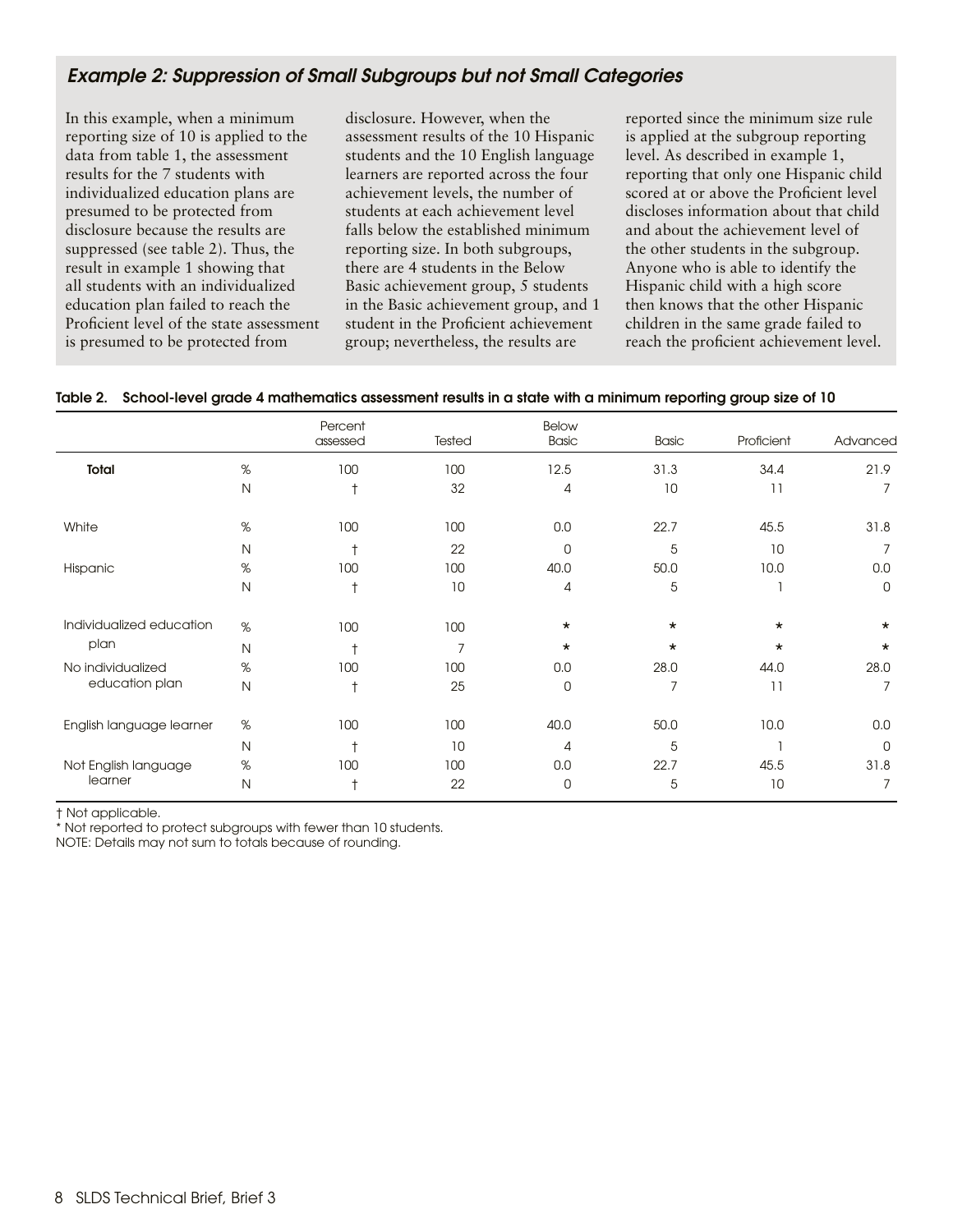#### Suppressing Data for Subgroups but Reporting Too Much Detail in Underlying Counts

Suppressing data for small subgroups is a first step. However, when data are suppressed to protect student privacy, care must also be taken to avoid publishing information that can be used to retrieve or recover the suppressed information. The next three examples illustrate disclosure problems that can occur in reporting student outcome measures.

The released data in each example table are displayed with a white background. The shaded portions of the example tables represent data that were suppressed. The data entries in the shaded portions of the table were recovered from the released data.

#### *Counts for overall group and reported subgroups*

In 38 states, the data are suppressed for subgroups that fall below the minimum reporting group size; however, the number of students and the percentage distributions across the categories of the outcome measure are reported for the overall group and the remaining reporting subgroups. The reported information can then be used to recover the suppressed data through a series of calculations. This can be done using the following steps:

- 1. Convert the percentages across the outcome categories for the overall group to proportions.
- 2. Multiply the proportions by the number of students in the overall group to yield the number of students in each category of the outcome measure in the overall group.
- 3. Identify a suppressed subgroup and the related reported subgroup(s).
- 4. Repeat steps 1 and 2 for the related reported subgroup(s) to yield the number of students in each category of the outcome measure in the reported subgroup.
- 5. Subtract the number of students in each category of the outcome measure for the reported subgroup from the overall count for that outcome category to yield the number of students in each category of the outcome measure for the suppressed subgroup.
- 6. If there are more than 2 subgroups for one disaggregation (e.g., race/ethnicity), compute

the counts across the categories of the outcome measure for each reported subgroup, sum subgroup counts for the reported subgroups across each outcome category, and then subtract from the overall number for that category of the outcome measure to yield the number of students in each category of the outcome measure for the suppressed subgroup(s).

All students are in one of two subgroups when student outcome measures are reported by gender, economic status, English proficiency status, migrant status, or disability status. When the data for one of the two subgroups are suppressed and the data for the other subgroup and the total are published, the suppressed data can be fully recovered. When student outcome measures are reported for race and ethnicity, subgroup data are frequently suppressed for more than one subgroup. However, the difference between the counts computed for the outcome categories of students overall and the summation across the outcome categories for the reported subgroups can be used to recover data for the suppressed subgroup(s). This recovery may yield identifying information about the students in the reporting subgroup(s) with suppressed data.

The recovery of suppressed results does not always pose a serious threat to students' personally identifiable information, but in some instances it does—the risk of identifying an individual student is a function of the distribution of students across the recovered categories.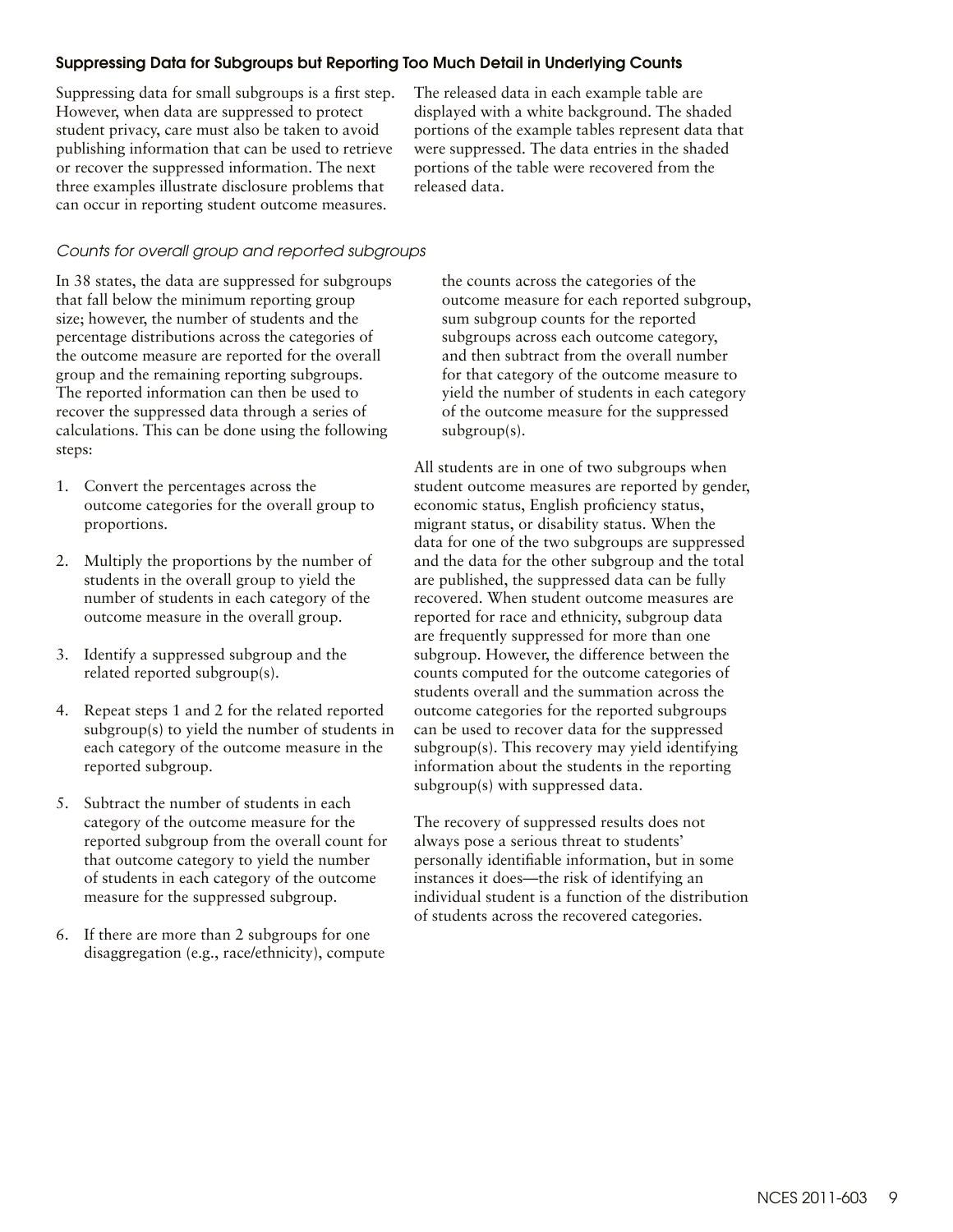## Example 3: Suppressing Outcomes but Reporting Counts for Subgroups

The reported data in table 3 show that among 82 students who were assessed in third-grade reading, 7.3 percent (6 students) scored at the Below Basic achievement level, 42.7 percent (35 students) scored at the Basic level, 37.8 percent (31 students) scored at the Proficient level, and 12.2 percent (10 students) scored at the Advanced level. Seventy-five of the 82 students did not have an individualized education plan, and the reported data show that 8.0 percent (6 students) in this reporting subgroup scored at the Below Basic level, 42.7 percent (32 students) scored at the Basic level, 36.0 percent (27 students) scored at the Proficient level, and 13.3 percent (10 students) scored at the Advanced level.

Although the data were suppressed for students with an individualized education plan, the recovered data show that 7 of the 82 students

assessed in third-grade reading were in this suppressed reporting subgroup. Further, a comparison of the overall assessment results with those for the 75 students without an individualized education plan shows that 3 of the 7 students with an individualized education plan scored at the Basic level and 4 scored at the Proficient level. These data do not provide the information needed to identify which students with an individualized education plan scored at the Proficient level and which did not. Thus, this table does not disclose an individual student's performance; however it does reveal the fact that no student with an individualized education plan scored at the Advanced level or at the Below Basic level.

In contrast, the recovered data for 8 low-income students show that 3 of these students scored at the Below Basic achievement level and 5 scored at the Basic achievement level. Thus, all students identified as low-income scored below the Proficient achievement level. If an individual student is known to be from a low-income family, the information in this table discloses that student's score as below Proficient.

The recovered data for 8 students receiving English language instruction show that 3 scored at the Below Basic achievement level, 4 scored at the Basic achievement level, and 1 scored at the Proficient level. Since parents receive their child's score along with the school report, the parents of the child who scored at the Proficient level could use the information in the published table for their child's grade to learn that each of their child's peers who received English language instruction failed to score at the Proficient achievement level.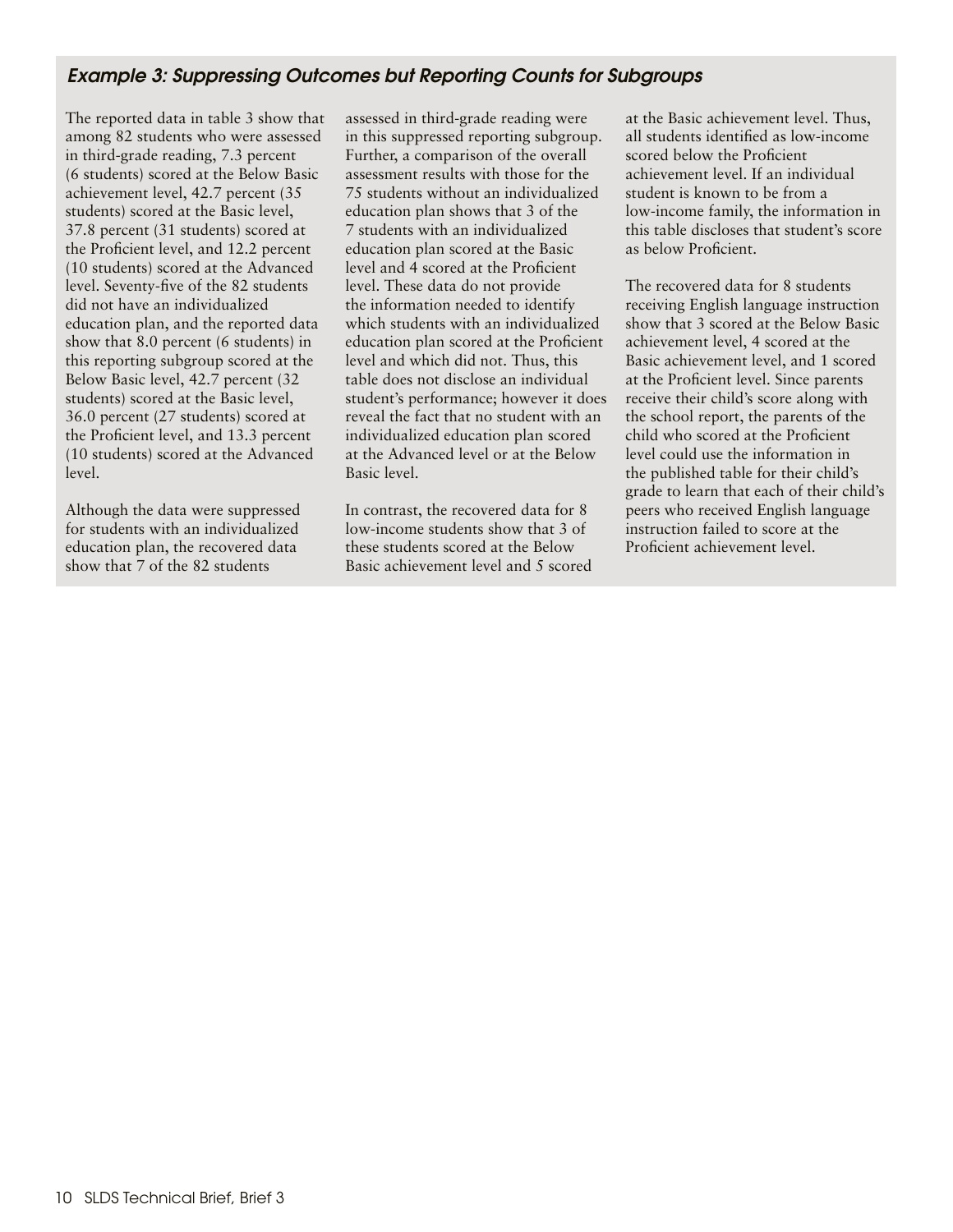|  | Table 3. School-level grade 3 reading assessment results for a state with a minimum reporting size of 10 |  |  |  |  |  |  |  |  |
|--|----------------------------------------------------------------------------------------------------------|--|--|--|--|--|--|--|--|
|--|----------------------------------------------------------------------------------------------------------|--|--|--|--|--|--|--|--|

|                   |              | Tested         | Below<br><b>Basic</b> | <b>Basic</b>   | Proficient     | Advanced     |
|-------------------|--------------|----------------|-----------------------|----------------|----------------|--------------|
| Total             | $\%$         | 100            | 7.3                   | 42.7           | 37.8           | 12.2         |
|                   | $\mathsf{N}$ | 82             | 6                     | 35             | 31             | 10           |
| Individualized    | $\%$         | 100            | 0.0                   | 42.9           | 57.1           | 0.0          |
| education plan    | $\mathsf{N}$ | $\overline{7}$ | $\overline{0}$        | 3              | $\overline{4}$ | $\mathsf{O}$ |
| No individualized | $\%$         | 100            | 8.0                   | 42.7           | 36.0           | 13.3         |
| education plan    | $\mathsf{N}$ | 75             | 6                     | 32             | 27             | 10           |
| English language  | $\%$         | 100            | 37.5                  | 50.0           | 12.5           | 0.0          |
| learner           | $\mathsf{N}$ | $\delta$       | $\mathfrak{S}$        | $\overline{4}$ | 1              | $\mathsf D$  |
| Not English       | $\%$         | 100            | 4.1                   | 41.9           | 40.5           | 13.5         |
| language learner  | $\mathsf{N}$ | 74             | 3                     | 31             | 30             | 10           |
| Low income        |              |                |                       |                |                |              |
|                   | $\%$         | 100            | 37.5                  | 62.5           | 0.0            | 0.0          |
|                   | $\mathsf{N}$ | 8              | 3                     | 5              | $\mathbf 0$    | $\mathbf{0}$ |
| Not low income    | $\%$         | 100            | 4.1                   | 40.5           | 41.9           | 13.5         |
|                   | N            | 74             | 3                     | 30             | 31             | 10           |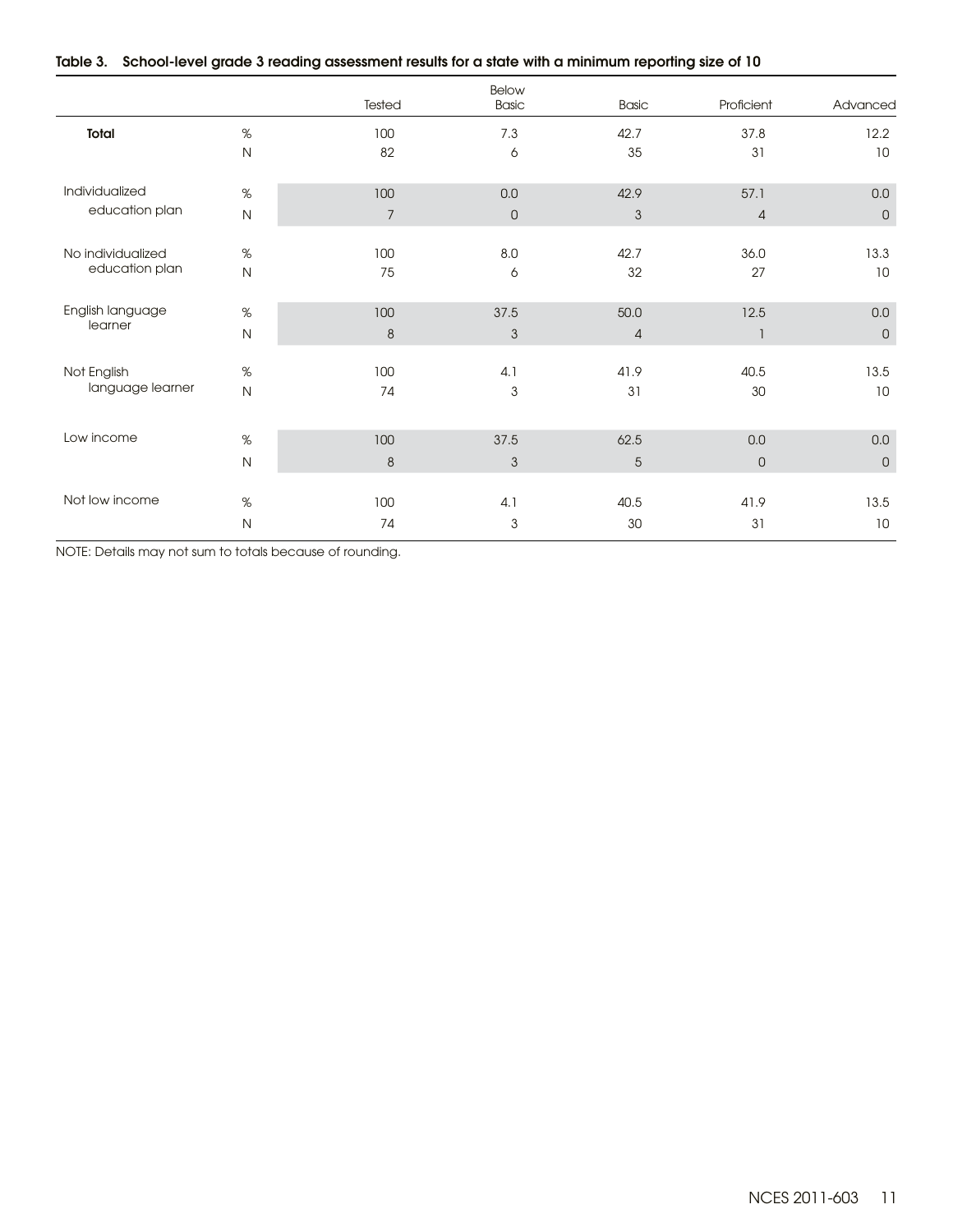#### *Counts for the overall group*

Some states report the percentage distribution across achievement levels for the overall population in a grade and subject along with the percentage distributions for each subgroup, but only publish the number of students tested overall for that grade and subject. This seems like it would provide more protection to students' personally identifiable information, since the number of

students in each subgroup is not published. However, in many cases—especially at the school or district level for the data reported by grade and subject—there is only one unique mathematical solution that could yield the reported subgroup percentage distributions for the reported number of students overall.

## Example 4: Suppressing Outcomes but Reporting Counts for Groups

In this school, 46 students were assessed in third-grade reading (table 4), and this number is known. Note that the shaded cells in the table display the data that were recovered from the reported information. Multiplying the proportions from the percentage distribution times the number in the overall group (46) shows that the 6.5 percent who scored at the Below Basic level represents 3 students (i.e.,  $0.65 \times 46=3$ ). The data reported by gender show that the 3 students who scored at the Below Basic level are all males. Thus, by dividing 8.3 by 3, the data show that each male student represents 2.77 percent of the number of males in the subgroup. Dividing each of the

remaining percentages by 2.77 shows that there are 10 males who scored at the Basic level, 20 who scored at the Proficient level, and 3 who scored at the Advanced level.

Next, the number of males at each achievement level is subtracted from the number of students at that achievement level to recover the suppressed data for females. These calculations show that there are no females at the Below Basic level, no females at the Basic level, 7 females at the Proficient level, and 3 females at the Advanced level. The recovered data do not reveal which females scored at each of these two levels. However, when the focus of the

reporting or interpretation of the data shifts to performance at or above versus below the Proficient level, the data for students scoring at the Below Basic and Basic level are combined to show the percent of students who scored below the Proficient level and the percent of students who score at the Proficient and Advanced levels are combined to show the percent of students who scored at the Proficient level. In this example, the recovered data show that all of the third-grade females in this school scored at the Proficient level or above in reading. This then discloses information about the reading achievement level of each of the third-grade females in this school.

|  | Table 4. School-level grade 3 reading assessment results for a state with a minimum reporting size of 10 |  |  |  |
|--|----------------------------------------------------------------------------------------------------------|--|--|--|
|--|----------------------------------------------------------------------------------------------------------|--|--|--|

|        |   | Tested | Below<br><b>Basic</b> | Basic | Proficient     | Advanced |
|--------|---|--------|-----------------------|-------|----------------|----------|
| Total  | % | 100    | 6.5                   | 21.7  | 58.7           | 13.0     |
|        | N | 46     | 3                     | 10    | 27             | 6        |
|        |   |        |                       |       |                |          |
| Male   | % | 100    | 8.3                   | 27.8  | 55.6           | 8.3      |
|        | N | 36     | 3                     | 10    | 20             | 3        |
|        |   |        |                       |       |                |          |
| Female | % | 100    | 0.0                   | 0.0   | 70.0           | 30.0     |
|        | N | 10     | $\mathbf 0$           | 0     | $\overline{ }$ | 3        |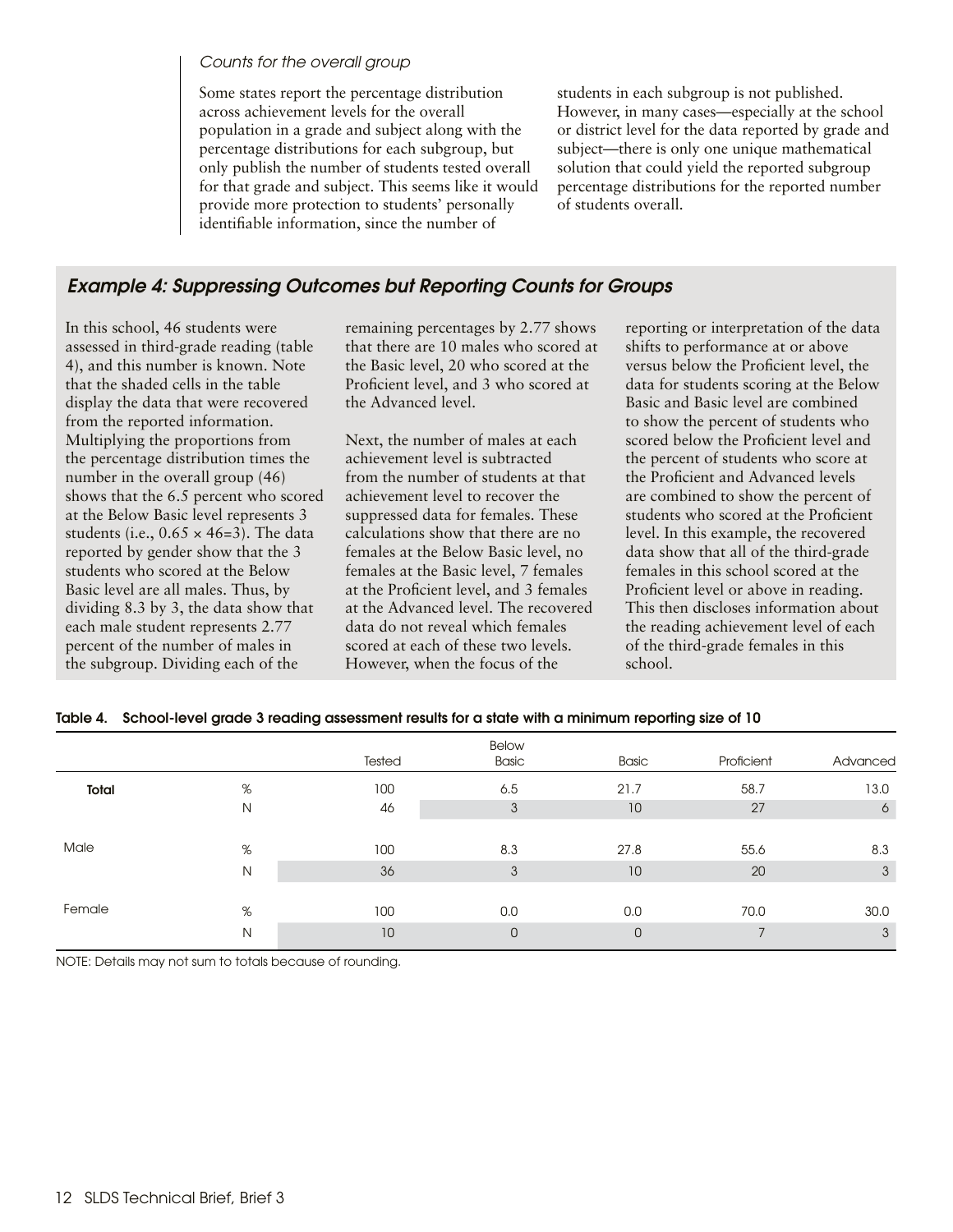#### *Counts for the overall group and subgroups reported as ranges*

Another reporting approach recognizes the problem with reporting exact population counts for students assessed and, instead, reports the counts in ranges (i.e., as a categorical variable). With this approach, the percentage distribution is reported for each grade and subject overall and for each of the reporting subgroups that do not require suppression; then, instead of reporting the exact number of students in each group or subgroup, a range that includes the exact number is all that is reported for the count (e.g., instead of reporting 33 students, the number is reported

as 30–39). As with the last approach, this would seem to provide more protection to students' personally identifiable information, since the exact number of students is not published. However, the range of possible values for the number of students can be used to identify the number of students that, when applied to the proportion of students at each achievement level, yields estimates that are the closest to whole numbers. Once these counts are established for the overall group and for a reported subgroup, the suppressed counts for a related subgroup can be recovered.

## Example 5: Suppressing Outcomes but Reporting Ranges for Counts

The number of third-graders assessed in reading was reported as 40–49 (table 5). The percentage distribution of third-graders overall, across the achievement levels, was reported with 2 decimal places. The percentage distribution across the achievement levels was reported for the 30–39 students who did not have an individualized education plan, but the achievement results were suppressed for the 6–9 students who had one. First, the proportions from the distribution across the achievement levels were applied to each of the 10 numbers in the 40 to 49 range. The number that resulted in estimates that were closest to whole numbers is 41. This showed that, overall, 2

students scored at the Below Basic level, 5 scored at the Basic level, 15 scored at the Proficient level, and 19 scored at the Advanced level. Next, this set of steps was repeated for the 10 numbers in the 30–39 range, using the proportions from the percentage distribution across the achievement levels for students who did not have an individualized education plan. This showed that there were 34 students in this group, with none at the Below Basic level, none at the Basic level, 15 at the Proficient level, and 19 at the Advanced level.

Finally, the counts for students who did not have an individualized education plan were subtracted from the overall counts to recover the suppressed number for the students with an individualized education plan—there were 7 students in this group. Within this group, 2 scored at the Below Basic level, 5 scored at the Basic level, none scored at the Proficient level, and none scored at the Advanced level. These counts can then be used to compute the suppressed percentage distribution. The recovered data show that each of the 7 thirdgraders with individualized education plans scored below the Proficient level in reading. This is a disclosure of the reading achievement-level information for these 7 students

|                                     |   | Percent<br>assessed | Number tested | Below<br><b>Basic</b> | <b>Basic</b> | Proficient     | Advanced     |
|-------------------------------------|---|---------------------|---------------|-----------------------|--------------|----------------|--------------|
| Total                               | % | 100                 |               | 4.88                  | 12.20        | 36.59          | 46.34        |
|                                     | N | $40 - 49$           | 41            | $\overline{2}$        | 5            | 15             | 19           |
|                                     |   |                     |               |                       |              |                |              |
| Individualized education            | % | 100                 |               | 28.57                 | 71.43        | 0.00           | 0.00         |
| plan                                | N | $6 - 9$             |               | $\overline{2}$        | 5            | $\overline{0}$ | $\mathbf{0}$ |
|                                     |   |                     |               |                       |              |                |              |
| No individualized<br>education plan | % | 100                 |               | 0.00                  | 0.00         | 44.12          | 55.88        |
|                                     | N | $30 - 39$           | 34            | $\mathbf{0}$          | $\Omega$     | 15             | 19           |

#### Table 5. School-level grade 3 reading assessment results for a state with a minimum reporting size of 10 and counts reported as ranges

† Not applicable.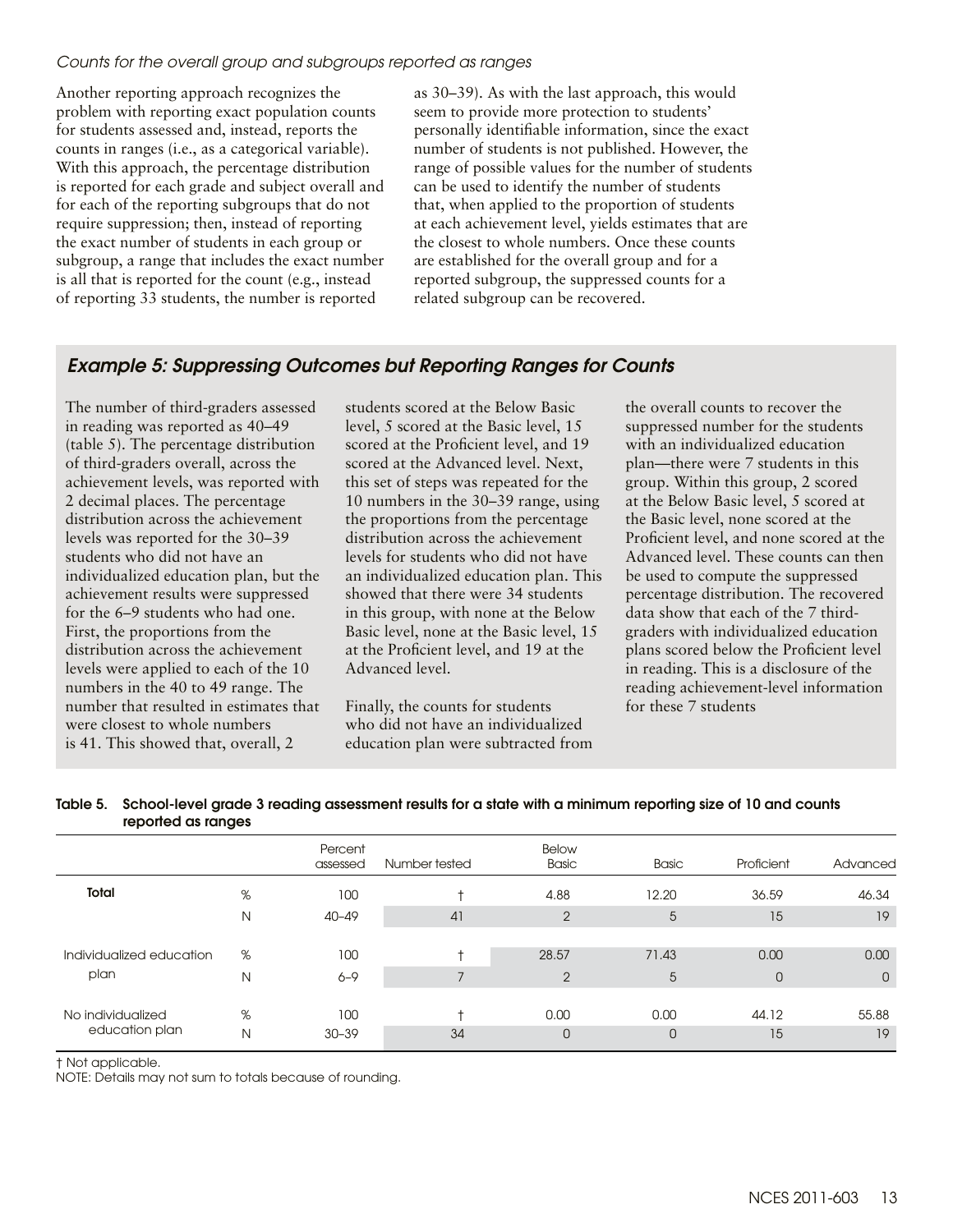## <span id="page-13-0"></span>Best Practices: Practices that Mitigate Disclosure Risk

The review of each state's online reporting of assessment results for schools uncovered three approaches that can help in protecting against the release of information needed to recover personally identifiable information. The first such approach involves not reporting any of the enrollment data that were used to compute the percentage distributions across the achievementlevel results. The second approach starts with the first approach (i.e., the underlying enrollment counts are not reported) and collapses across outcome categories to further limit the amount of detail published. This increases the number of students included in each reported outcome category. The third approach involves suppressing subgroups other than the subgroups with less than the minimum reporting size in order to prevent the recovery of the suppressed results for the small subgroups.

#### No Counts Published

Eight states were identified that publish student assessment results by grade and subject for the overall student population and for the reportable subgroups (i.e., those subgroups that do not require suppression) only as a percentage distribution across the achievement levels. In these states, the school reports do not include counts of the number of students assessed overall or of the number of students assessed in each of the reporting subgroups. However, since too much precision in the percentages can limit the possible options for the underlying counts, limiting the

Additional practices that support public reporting while protecting student privacy were identified and are discussed in this section. The first involves the reporting of background data on enrollment by grade and enrollment by student characteristics for a school or district. The second involves protecting data at the ends of the distribution, or at the low and high values for a rate, to avoid reporting that a small number of students (or nearly all students) have a specific outcome.

Each of these practices taken alone does not necessarily address each of the potential sources of disclosure, but they do reflect practices that, when taken in combination, may lead to improved protection of personally identifiable information about individual students in published tables.

percentages reported to whole numbers increases the number of possible options for the underlying counts. This helps protect the suppressed data for small groups. It also helps protect the counts for small categories within outcome measures for the reported subgroups. The following example of school-level third-grade reading results shows that while the relative relationships across achievement levels within and across subgroups are evident, the absence of the counts used to compute the percentage distributions prevents the recovery of the suppressed data.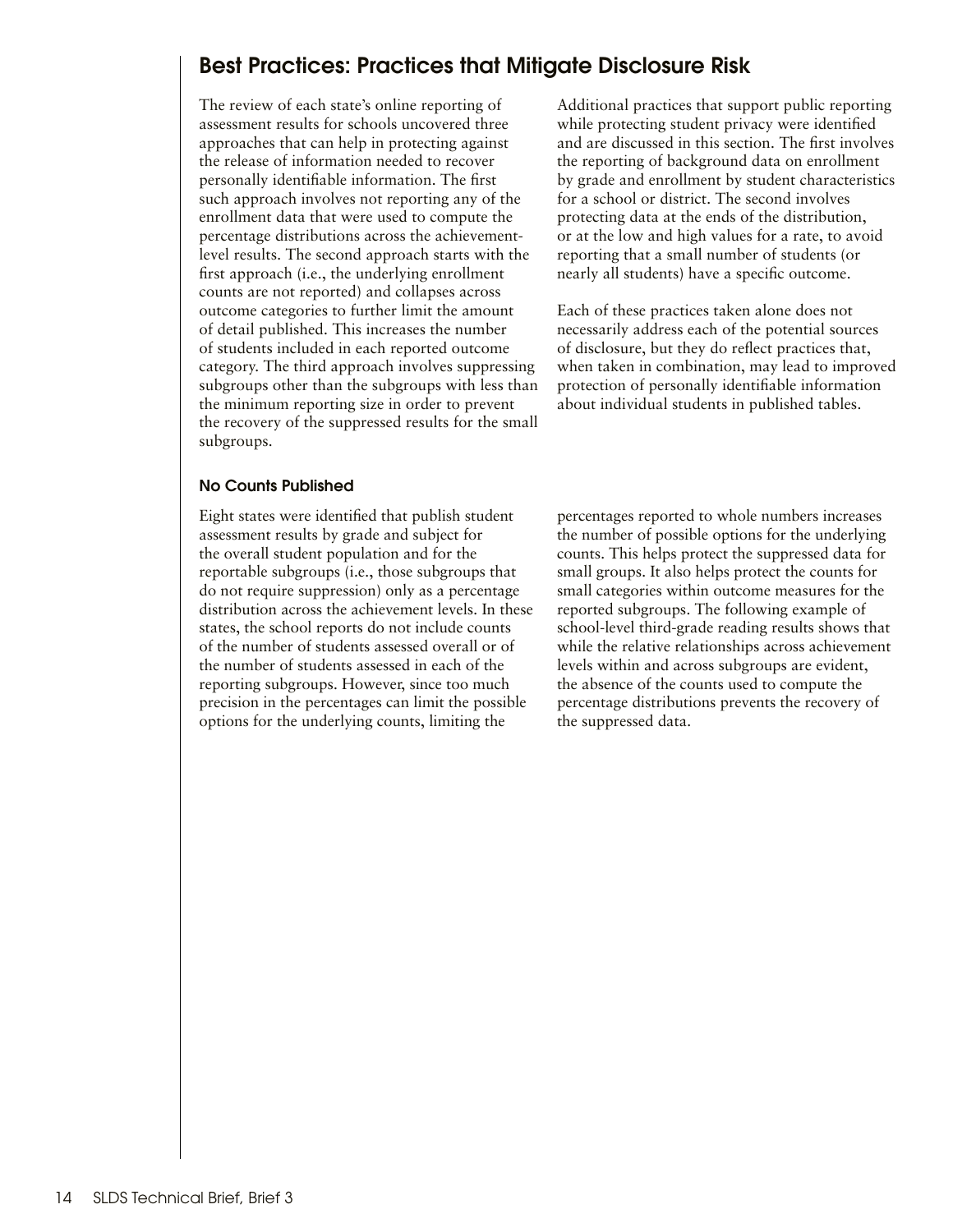## Example 6: Best Practices: No Counts Published

Table 6 shows assessment results only as percentage distributions reported as whole numbers. This, coupled with the fact that no counts are reported, protects the suppressed data from disclosure (table 6). The table shows that 13 percent of the students scored

at the Below Basic level, 44 percent scored at the Basic level, 27 percent scored at the Proficient level, and 16 percent scored at the Advanced level. Relatively more male than female students and more low-socioeconomic status than non-low-socioeconomic

status students performed at the Below Basic level. The data are suppressed for the English language learner subgroup because there are fewer than 10 students in the subgroup.

#### Table 6. Percentage distribution of school-level grade 3 reading assessment results in a state with a minimum reporting size of 10 and no counts

|                              | <b>Below</b><br>Basic | Basic   | Proficient | Advanced |
|------------------------------|-----------------------|---------|------------|----------|
| Total                        | 13                    | 44      | 27         | 16       |
| Male                         | 17                    | 47      | 23         | 13       |
| Female                       | 9                     | 42      | 30         | 18       |
| Low SES                      | 28                    | 39      | 22         | 11       |
| Not low SES                  | $\overline{ }$        | 47      | 29         | 18       |
| English language learner     | $\star$               | $\star$ | $\star$    | $\star$  |
| Not English language learner | 6                     | 44      | 31         | 19       |

\* Not reported to protect subgroups with fewer than 10 students.

NOTE: Details may not sum to totals because of rounding. SES = Socioeconomic status.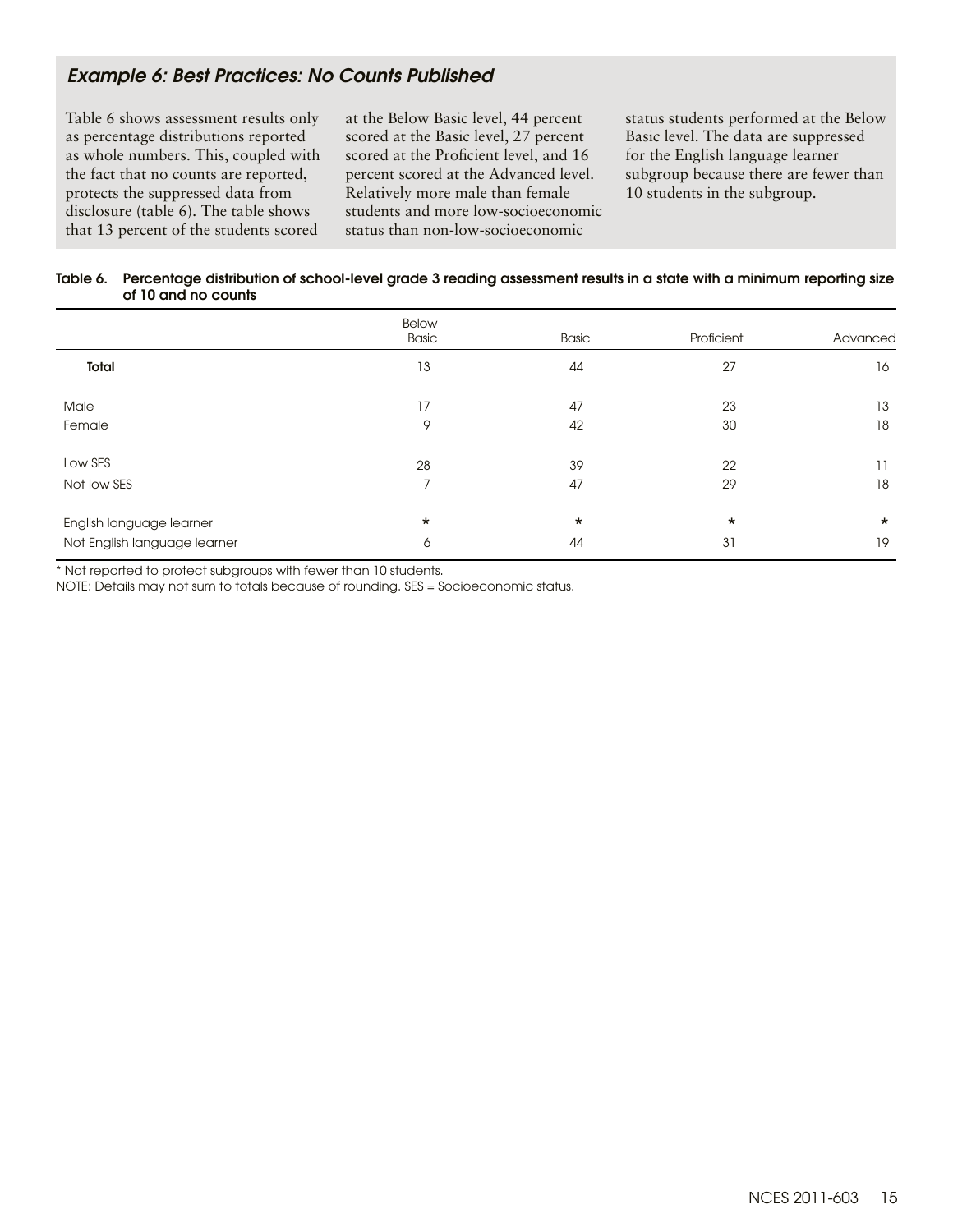#### Collapsing Across Outcome Categories

Seven states limited their reporting of achievement results to two categories—those at or above the level established by the state for successful performance and those who did not score in the successful range. Collapsing across outcome categories is useful when there are a small number of students in one or more of the outcome categories. This approach, combined with the decision to not report the underlying counts, is another way of increasing the protection of student privacy in reported summary tables.

## Example 7: Best Practices: Collapsing across Outcome Categories

Collapsing across outcome categories and displaying the assessment results only as a percentage distribution protects the underlying counts from disclosure. Collapsing the data used in the previous example, 57 percent

of the students scored at or below the Basic level, and 43 percent scored at or above the Proficient level (table 7). Relatively more male then female students (64 percent versus 51 percent) and low socioeconomic status than

not low socioeconomic status students (67 percent versus 53 percent) scored at the Below Basic level. The data are suppressed for the English language learner subgroup because there are less than 10 students in the subgroup.

#### Table 7. Percentage distribution of school level, grade 3 reading assessment results collapsed in a state with a minimum reporting size of 10 and no counts

|                              | <b>Basic</b><br>or below | Proficient<br>or above |
|------------------------------|--------------------------|------------------------|
| Total                        | 57                       | 43                     |
| Male                         | 64                       | 36                     |
| Female                       | 51                       | 48                     |
| Low SES                      | 67                       | 33                     |
| Not low SES                  | 53                       | 47                     |
| English language learner     | $\star$                  | $\star$                |
| Not English language learner | 50                       | 50                     |

\* Not reported to protect subgroups with fewer than 10 students.

NOTE: Details may not sum to totals because of rounding. SES = Socioeconomic status.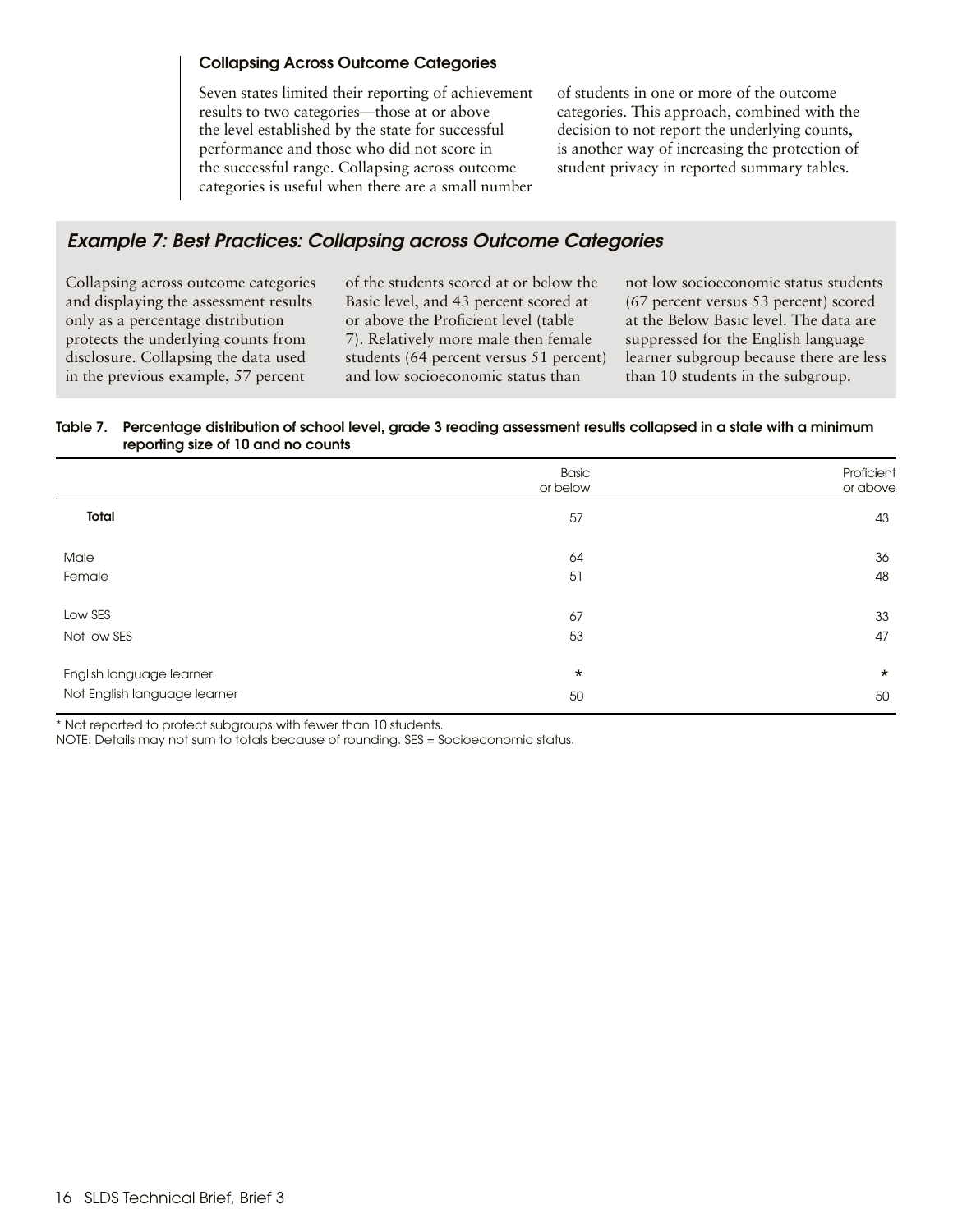#### Counts Published with Additional Suppression

One state provides counts for the overall number of students assessed in a specific grade and subject and for students in reportable subgroups. However, instead of suppressing only the subgroups that do not meet the minimum reporting size, subgroups related to the suppressed group are also suppressed. This is referred to as "complementary suppression." That is, a subgroup with less than 10 students is suppressed, and one (or more) of the other subgroups that combine with the small subgroup to account for a larger share of the students in the overall group is also suppressed. The following example of school-level third-grade reading results provides an illustration of this approach.

## Example 8: Best Practices: Schools Counts Published with Additional Suppression

This example includes two schools. The school-level report is designed to display results by gender, race and ethnicity, low-income status, and individualized education plan status. School 1, with 30 students, had a number of reporting subgroups with fewer than 10 students. Suppressing the assessment results for the small subgroups and suppressing the outcome measure for a related category (i.e., complementary

suppression of additional rows of the table) protects the reported data at the school level, but leads to the loss of information. As shown in table 8, data were suppressed for the 27 White students because there were fewer than 10 students in each of the other racial and ethnic subgroups (i.e., 2 Native American students and 1 Black student). Data were suppressed for the 21 low income students because there were fewer than 10 students

who were not low income. Data were also suppressed for the 21 students without an individualized education plan, because only 9 students had individualized education plans. By comparison, assessment data were reported for the 30 third-grade students overall, and for the 12 male and 18 female students because the minimum reporting threshold of 10 students was exceeded in each case.

| Table 8. School 1: Number tested and percentage distribution of grade 3 reading assessment results with a minimum |
|-------------------------------------------------------------------------------------------------------------------|
| reporting size of 10 and complementary row suppression                                                            |

|                                  | Number<br>tested | Below<br>Basic | <b>Basic</b> | Proficient | Advanced |
|----------------------------------|------------------|----------------|--------------|------------|----------|
| Total                            | 30               | 16.7           | 56.7         | 20.0       | 6.7      |
| Male                             | 12               | 25.0           | 58.3         | 16.7       | 0.0      |
| Female                           | 18               | 11.1           | 55.6         | 22.2       | 11.1     |
| White                            | 27               | $\star$        | $\star$      | $\star$    | $\star$  |
| Native American                  | $\overline{2}$   | $\star$        | $\star$      | $\star$    | $\star$  |
| <b>Black</b>                     |                  | $\star$        | $\star$      | $\star$    | $\star$  |
| Low income                       | 21               | $\star$        | $\star$      | $\star$    | $\star$  |
| Not low income                   | 9                | $\star$        | $\star$      | $\star$    | $\star$  |
| Individualized education plan    | 9                | $\star$        | $\star$      | $\star$    | $\star$  |
| No individualized education plan | 21               | $\star$        | $\star$      | $\star$    | $\star$  |

\* Not reported to protect subgroups with fewer than 10 students.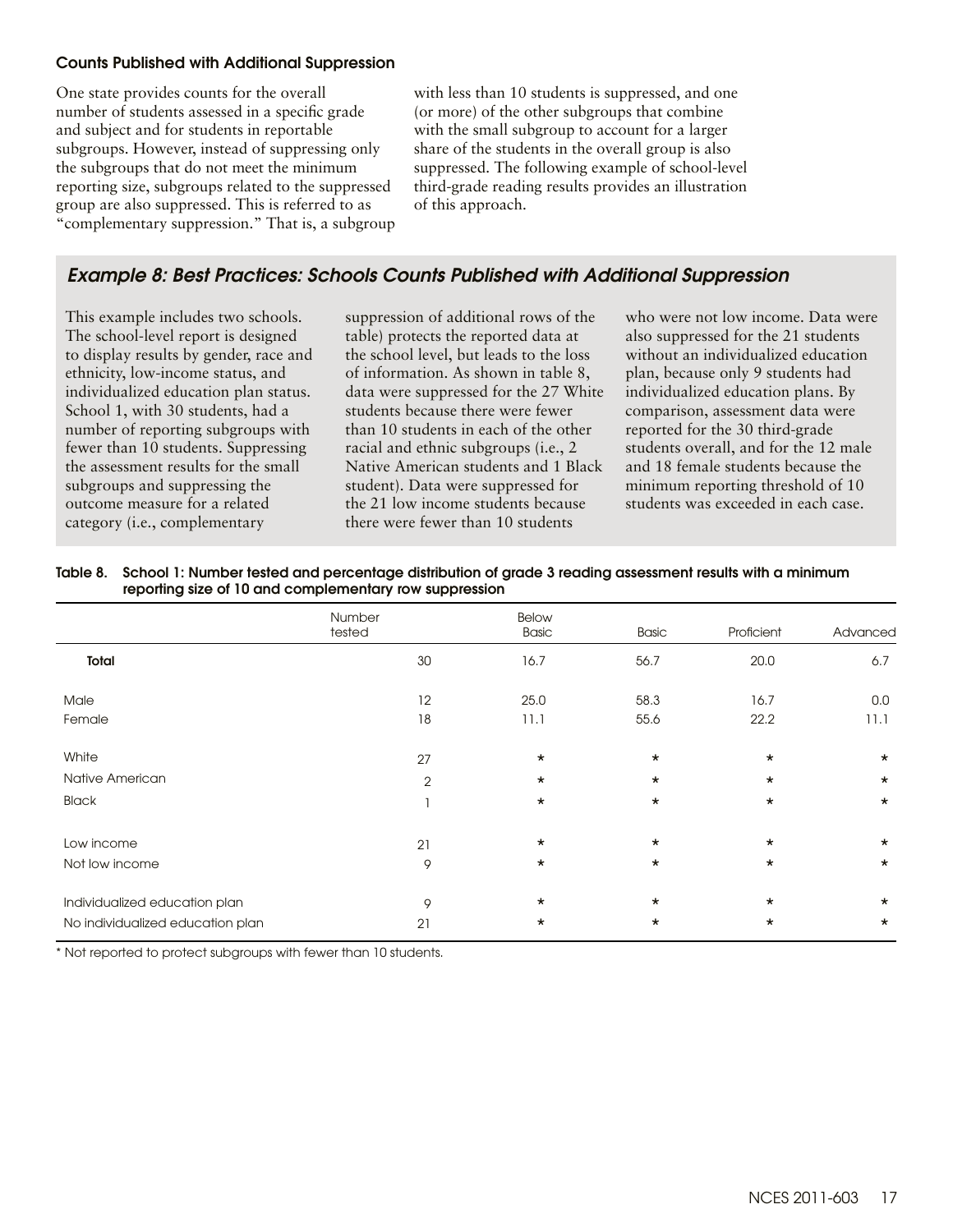School 2, with 45 students, had 10 or more students in each reporting group. As a result, no data were suppressed

and the third-grade reading assessment results were reported for each of the reporting variables—gender, race

and ethnicity, low income status, and individualized education plan status (table 9).

| Table 9. School 2: Number tested and percentage distribution of grade 3 reading assessment results with a minimum |
|-------------------------------------------------------------------------------------------------------------------|
| reporting size of 10 and complementary row suppression                                                            |

|                                                                   | Number<br>tested | Below<br><b>Basic</b> | <b>Basic</b> | Proficient   | Advanced     |
|-------------------------------------------------------------------|------------------|-----------------------|--------------|--------------|--------------|
| Total                                                             | 45               | 2.2                   | 22.2         | 62.2         | 13.3         |
| Male<br>Female                                                    | 18<br>27         | 5.6<br>0.0            | 27.8<br>18.5 | 55.6<br>66.7 | 11.1<br>14.8 |
| White                                                             | 20               | 0.0                   | 10.0         | 65.0         | 25.0         |
| Native American                                                   | 10               | 10.0                  | 40.0         | 50.0         | 0.0          |
| <b>Black</b>                                                      | 15               | 0.0                   | 26.7         | 66.7         | 6.7          |
| Low income<br>Not low income                                      | 14<br>31         | 7.1<br>0.0            | 21.4<br>22.6 | 64.3<br>61.3 | 7.1<br>16.1  |
| Individualized education plan<br>No individualized education plan | 11<br>34         | 9.1<br>0.0            | 72.7<br>5.9  | 18.2<br>76.5 | 0.0<br>17.6  |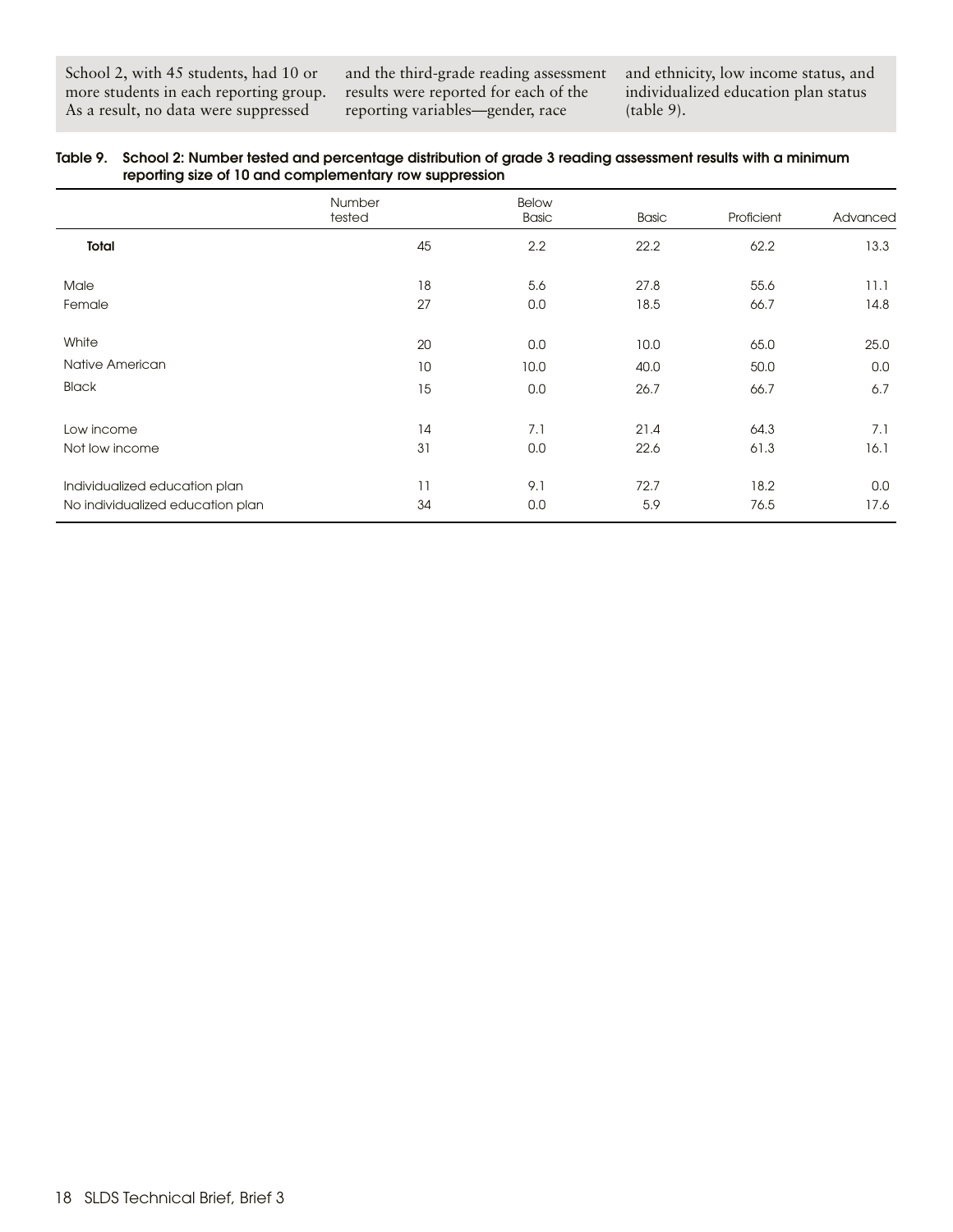These two schools are the only schools in a district that include the third grade. When the data for the two schools were combined at the district level,

there were 10 or more students in each reporting group. The resulting data are displayed in the next example.

## Example 9: Best Practices: District Counts Published with Additional Suppression

Since there were more than 10 students in each reporting subgroup at the district level, the district table based on the schools in example 8 (tables 8 and 9) was produced with full details reported for each reporting group. Table 10 displays these results.

#### Table 10. Number tested and percentage distribution of district-level grade 3 reading assessment results with a minimum reporting size of 10 and complementary row suppression

|                                                       | Number<br>tested | Below<br><b>Basic</b> | <b>Basic</b> | Proficient | Advanced |
|-------------------------------------------------------|------------------|-----------------------|--------------|------------|----------|
| <b>Total</b>                                          | 75               | 8.0                   | 36.0         | 45.3       | 10.6     |
| Male                                                  | 30               | 13.4                  | 40.0         | 40.0       | 6.7      |
| Female                                                | 45               | 4.4                   | 33.3         | 48.9       | 13.3     |
| White                                                 | 47               | 6.4                   | 38.3         | 40.4       | 14.9     |
| Native American                                       | 12               | 16.7                  | 41.7         | 41.7       | 0.0      |
| <b>Black</b>                                          | 16               | 6,3                   | 25.9         | 62.5       | 6.3      |
| Low income                                            | 35               | 17.1                  | 54.3         | 25.7       | 2.8      |
| Not low income                                        | 40               | 0.0                   | 20.0         | 62.5       | 17.5     |
| Individualized<br>education plan<br>No individualized | 20               | 30.0                  | 55.0         | 15.0       | 0.0      |
| education plan                                        | 55               | 0.0                   | 29.1         | 56.4       | 14.5     |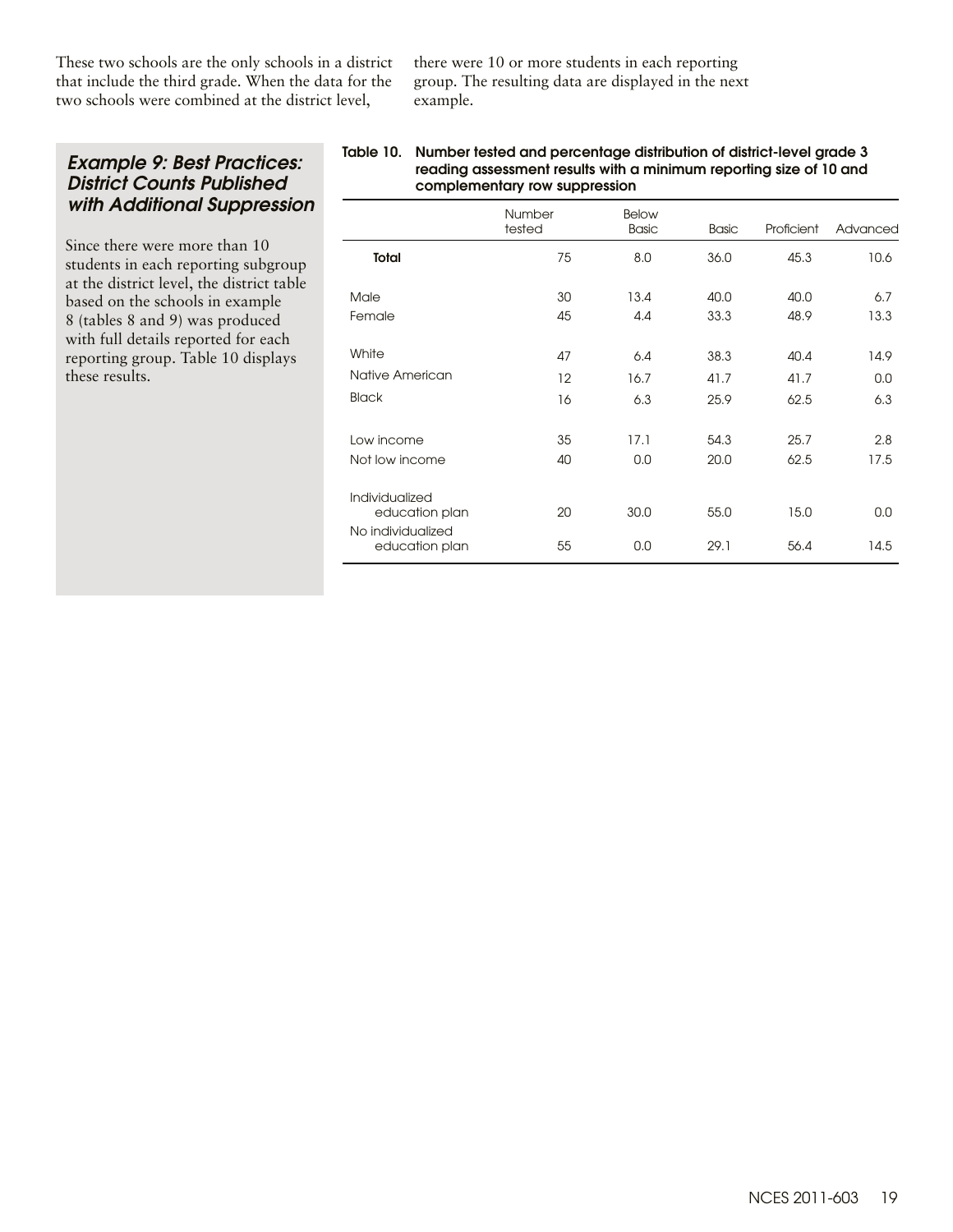But with all of the details published for school 2 and for the district, the percentage distribution across the achievement levels in each row can be converted to proportions. The proportions can then be applied to the number of students in the reporting subgroup to compute the number of students at each achievement level in each reporting group. Once this is done at the district level and for school 2, all of the suppressed data for school 1 can be recovered. For example, 38.3 percent of the 47 White third graders in the district scored at the Basic achievement level. Multiplying 0.383 times 47 shows that 18 White third graders in the district scored at the Basic achievement level. The results for White third graders in school 2 show that 10 percent of the 20

students in this subgroup scored at the Basic achievement level. Multiplying 0.10 times 20 shows that 2 White third graders in School 2 scored at the Basic achievement level. Subtracting the 2 students from School 2 from the 18 students in the district reveals the fact that there were 16 White third graders in School 1 who scored at the Basic achievement level. These 16 students comprise 59.3 percent of the 27 White third graders in school 1. These procedures were repeated to recover each of the percentages that were suppressed for school 1 in table 8. The recovered results for school 1 are shown in the shaded cells in table 11 which show that the 2 Native American third graders scored at or below Basic, the 1 Black third grader scored below Basic, and 23.8

percent of the 21 low income students scored below Basic and the other 76.2 percent scored at the Basic level. When the results for students who scored at the below Basic and Basic levels are combined to show the percent who scored below proficient, the data show disclosures of the fact that all students who were Native American, Black, or low income scored below the Proficient level. Furthermore, the parents of the 1 third grade student in school 1 with an individualized education plan who scored at the Proficient achievement level (i.e., 11.1 percent of 9 students is 1 student) know that the other third graders with individualized education plans each failed to reach the Proficient achievement level.

| Table 11. School 1: Number tested and percentage distribution of grade 3 reading assessment results with suppressed |
|---------------------------------------------------------------------------------------------------------------------|
| percents recovered                                                                                                  |

|                                  | Number<br>tested | <b>Below</b><br>Basic | <b>Basic</b> | Proficient | Advanced |
|----------------------------------|------------------|-----------------------|--------------|------------|----------|
| Total                            | 30               | 16.7                  | 56.7         | 20.0       | 6.7      |
| Male                             | 12               | 25.0                  | 58.3         | 16.7       | 0.0      |
| Female                           | 18               | 11.1                  | 55.6         | 22.2       | 11.1     |
| White                            | 27               | 11.1                  | 59.3         | 22.2       | 7.4      |
| Native American                  | $\overline{2}$   | 50.0                  | 50.0         | 0.0        | 0.0      |
| <b>Black</b>                     |                  | 100.0                 | 0.0          | 0.0        | 0.0      |
|                                  |                  |                       |              |            |          |
| Low income                       | 21               | 23.8                  | 76.2         | 0.0        | 0.0      |
| Not low income                   | 9                | 0.0                   | 11.1         | 66.7       | 22.2     |
|                                  |                  |                       |              |            |          |
| Individualized education plan    | 9                | 55.6                  | 33.3         | 11.1       | 0.0      |
| No individualized education plan | 21               | 0.0                   | 66.7         | 23.8       | 9.5      |

\* Not reported to protect subgroups with fewer than 10 students.

This example illustrates the fact that it is not enough to simply suppress results at the school level, since comparisons of data published for other schools and the district can be used to recover suppressed results within a school. To avoid the recovery of suppressed school level results, the results for other schools in the district and the results for the district must also be taken into account. If the results for a specific subgroup are suppressed in at least two schools, the suppressed results for each school cannot be recovered from the results reported for other

schools and the district. However, when the results are suppressed for a specific subgroup in only one school, to protect the suppressed results from recovery, the results for that subgroup must be suppressed for either another school in the district or for the district.

To protect results that are suppressed at the district level, the same precautions must be taken across district and state results. To protect suppressed results from recovery, if the results are suppressed for a specific subgroup in one district, the results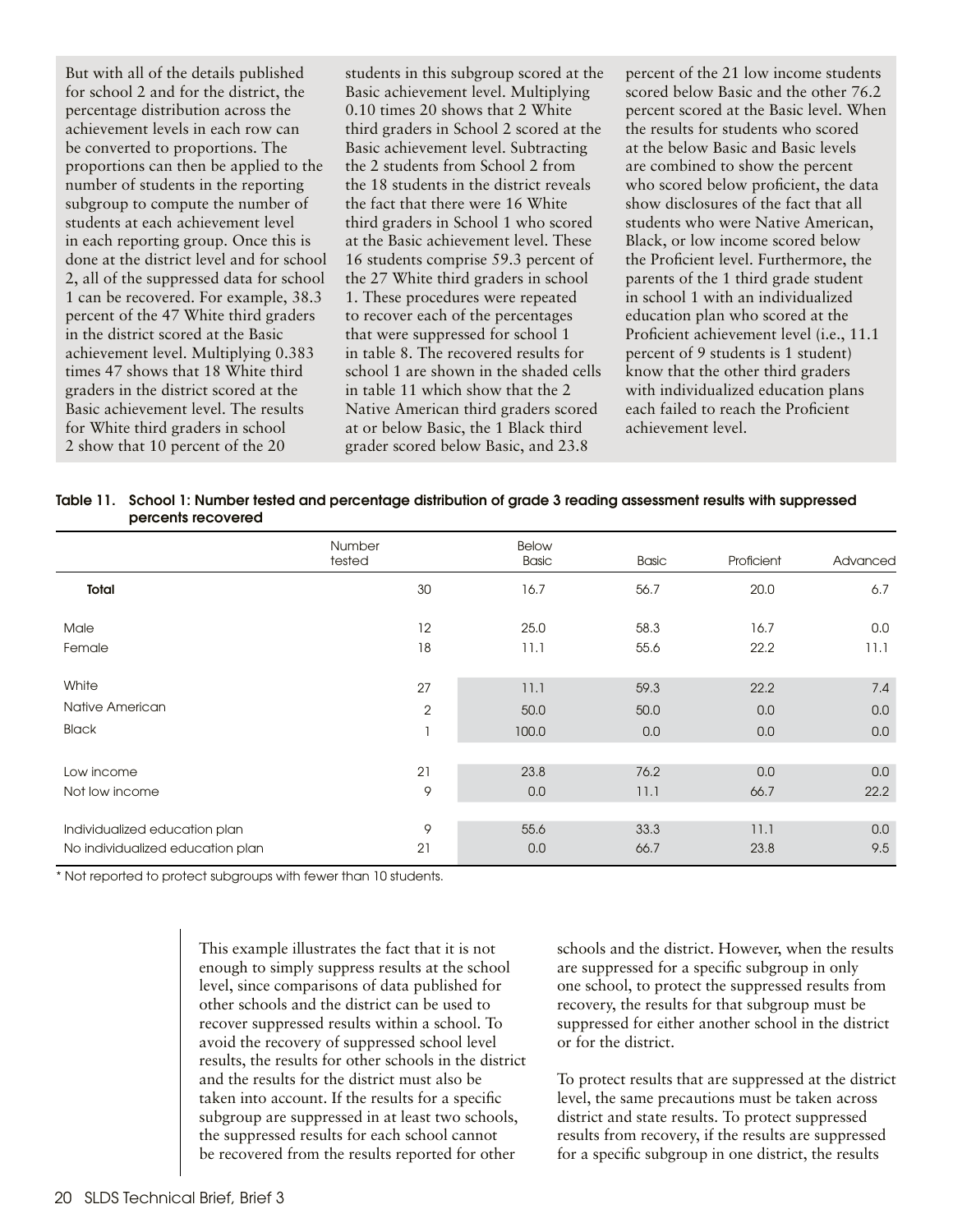for that subgroup must be suppressed for a second district in the state.

It is important to note that this problem is not limited to applications that use complementary suppression across related subgroups. The same comparisons between district results and the results reported for other schools in the district or between state results and the results reported for other districts in the state can be applied when the results are suppressed for a single subgroup (i.e., without complementary subgroup suppression).

#### Reporting School-, District-, or State-Level Background Information

In reports of outcome measures, some school-, district-, or state-level reports display background information on the distribution of students in a school, district, or state in two separate summary tables. One summary table reports the total number of students enrolled and the percentage of students enrolled by grade. The second summary table reports the total number of students enrolled and the percentage of students in each of the reporting subgroups (e.g., gender, race and ethnicity, English proficiency status, migrant status, disability status, and economic status). Thus, rather than providing the exact number or percentage of students in each grade in each reporting subgroup, the report gives a portrait of the school, district, or state. However, if the number of students reported for an individual grade is the same as the number of students enrolled on the assessment date, that number, along with the report of the percentage of the students who participated in the assessment, can

Care must be taken to ensure that the suppressed results for a subgroup in a single school or single district cannot be recovered using reported data for other schools in the district or other districts in the state. This can be achieved by ensuring that the results for a suppressed subgroup are suppressed in two schools. Alternatively, in districts with only one school for a grade, the results for the suppressed subgroup must also be suppressed at the district level. Similarly, the results for a suppressed subgroup must be suppressed for two districts in a state.

be used with the percentage distribution across the achievement levels to recover the underlying numbers of students who scored at each achievement level.

Three things can be done to counter this problem. First, use background enrollment counts for a day other than that of the assessment administration and clearly label the date of the background enrollment counts and the date of the assessment in public reports to establish the fact that they are different. Second, report the percentage distribution for the background data and for the results reported across the achievement levels only in whole numbers. This decreases the precision of the reported percentages, which lowers the chance of an accurate recovery of the numbers of students in both reported and suppressed results. Third, report the percentage of students assessed as a whole number.

## Example 10: Best Practices: Reporting Background Information

Table 12 provides an example of school-level data for enrollment by grade for an elementary school with grades K–6. The shaded cells are not included in the reported table, but are included here to illustrate the added protection from reporting the percentage distribution without any decimal places. For example, 4 of the 7 grades are reported as being 14 percent of the school's enrollment; the underlying data show that the more precise percentages are 13.9, 14.5, 13.6, and 14.2. The state assessment in this state is administered in March of each school year; reporting enrollment data from 5 months earlier in the school year is likely to result in some differences from the enrollment data at the time of the assessment.

Table 13 displays school-level enrollment data reported by student characteristics for the same elementary school. Again, the patterned cells are not included in the reported table. Taken together, these tables provide a profile of the school without providing the level of detail needed to recover the underlying counts for the outcome measures reported for the school.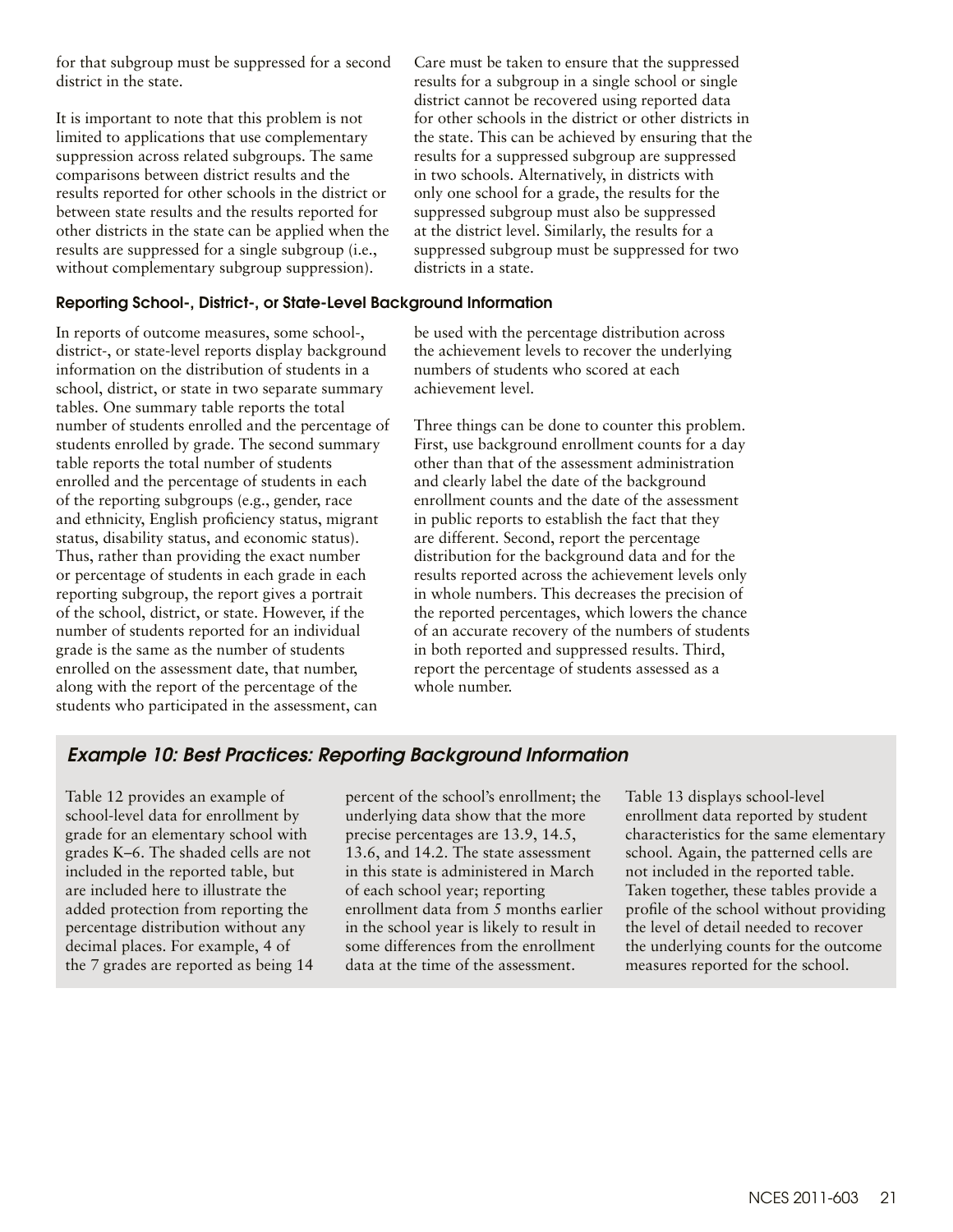#### Table 12. Elementary school enrollment, by grade

|              | Number |     | Unrounded percent | Percent |
|--------------|--------|-----|-------------------|---------|
| Total        |        | 359 | 100.0             | 100     |
|              |        |     |                   |         |
| Kindergarten |        | 50  | 13.9              | 14      |
| Grade 1      |        | 52  | 14.5              | 14      |
| Grade 2      |        | 54  | 15.0              | 15      |
| Grade 3      |        | 49  | 13.6              | 14      |
| Grade 4      |        | 48  | 13.4              | 13      |
| Grade 5      |        | 51  | 14.2              | 14      |
| Grade 6      |        | 55  | 15.3              | 15      |

#### Table 13. Elementary school enrollment, by selected characteristics

|                                  | Number  | Unrounded percent |           |
|----------------------------------|---------|-------------------|-----------|
|                                  |         |                   | Percent   |
| Total                            | 359     |                   | $\dagger$ |
| Male                             | 185     | 51.5              | 52        |
| Female                           | 174     | 48.5              | 48        |
| White                            | 221     | 61.6              | 62        |
| <b>Black</b>                     | 70      | 19.5              | 19        |
| Hispanic                         | 59      | 16.4              | 16        |
| Asian                            | $\star$ | $\star$           | $\star$   |
| Native American                  | $\star$ | $\star$           | $\star$   |
|                                  |         |                   |           |
| Low income                       | 100     | 27.9              | $28\,$    |
| Not low income                   | 259     | 72.1              | 72        |
|                                  |         |                   |           |
| Individualized education plan    | 59      | 16.4              | 16        |
| No individualized education plan | 300     | 83.6              | 84        |
| English language learner         | 40      | 11.1              | 11        |
| Not English language learner     | 319     | 88.9              | 89        |

† Not applicable.

\* Not reported to protect subgroups with fewer than 10 students.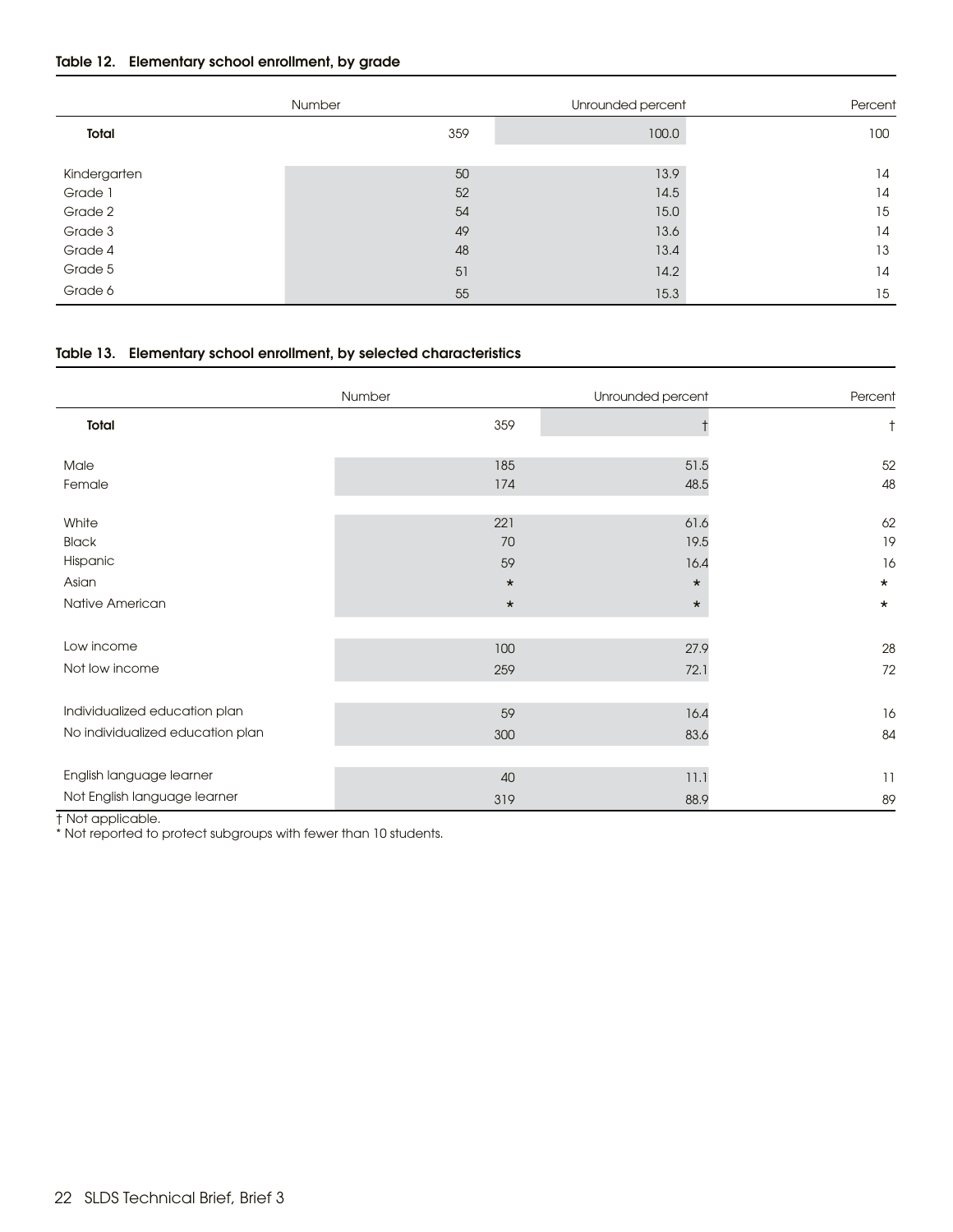#### Recoding the Ends of the Distribution

Another protection implemented by a number of states involves bottom or top coding the results at the tails of the percentage distribution, or for high and low rates. This is typically done by coding all percentages above 95 percent as greater than 95 percent and coding all percentages below 5 percent as less than 5 percent. This is done to avoid reporting the fact that all, or nearly all, of the students in a reporting subgroup share the same achievement level or the same outcome or that very few or none of the students have a particular outcome.

Ideally, this approach is intended to protect categories with 0 to 2 fewer than all students in a reporting category or, conversely, categories with 0 to 2 students. However, with reporting subgroups of 10 to 19 students, all of the percentages of 10 percent or less are based on only 1 student (e.g., 1 of 19 students is 5 percent and 1 of 10 students is 10 percent, while 2 of 19 is 11 percent and 2 of 10 is 20 percent). As a result, with reporting subgroups of 10 to 19 students, even reporting a category as 10 percent or less is no different than reporting that there is at most only 1 student in the category.

The extent of recoding required to protect small categories is related to the size of the subgroup, with a larger recoded range required for smaller subgroups. At a minimum, results should not be published for outcomes based on the experiences of 1 student. The goal is to ensure that each recoded percent could include at least 2 students. Additional protection is provided by including counts of students in the range of recoded percentages where the recoded percent could include at least 3 students (i.e., the threshold rule of 3). For example, in reporting outcome measures for subgroups of 10 to 20, recoding the ends of the distribution to 20 percent or less and 80 percent or more would result in recoding all percentages for categories based on 0 to 2 students (i.e., 20 percent of 10 is 2).<sup>6</sup> In addition, categories of 3 students would be included in the recoded category when there are 15 or more students in the subgroup (i.e., 3 out of 15 is 20 percent).

In reporting outcome measures for groups of 21 to 40, recoding the ends of the distribution to 10 percent or less and 90 percent or more would result in recoding all percentages based on categories of 0 to 2 students. In this recode, categories of 3 students would be included in the recoded category when there are 30 or more students in the subgroup (i.e., 3 out of 30 is 10 percent).

When there are 41 to 100 students, recoding the ends of the distribution to 5 percent or less and 95 percent or more ensures results based on 0 to 2 students when there are 41 students and 0 to 4 students when there are 100 students (above 59 students, this recode would include categories of 3 students). Similarly, for groups of 101 to 300 students, recoding the ends of the distribution to 2 percent or less and 98 percent or more ensures reporting results based on 0 to 2 students when there are 101 students and 0 to 6 students when there are 300 students (above 149 students this recode includes categories of 3 students) . Finally, for groups of more than 300 students, recoding the ends of the distribution to 1 percent or less and 99 percent or more ensures results based on 0 to 3 students at a minimum

Recoding the percentages at one end of a percentage distribution is not necessarily enough to protect the original contents of the recoded category, since the sum of the reported categories subtracted from 100 percent yields the percent that was recoded.

To protect the recoded categories, additional recoding is needed. For groups of 10 to 20 students, the results should be collapsed into two categories and percentages between 21 and 79 should be reported in 10 percentage point ranges. For groups of 21 to 40 students, the percentages in categories of an outcome measure should be recoded in 10 percentage point ranges. For groups of 41 to 200 students, the percentages in categories of an outcome measure should be recoded in 5 percentage point ranges. For groups of 201 or more students, reporting the percentages in categories of an outcome measure as whole numbers provides sufficient recoding (i.e. there are at least 2 counts that could yield each reported percent).

To further protect small categories, if one subgroup includes 200 or fewer students, any related subgroups (i.e., those that combine to sum to the total) with more than 200 students should be recoded using the ranges for 200 students.

<sup>6</sup> Reporting results based on fewer than 10 students while ensuring that there could be at least 2 students in a reported category requires more extensive top and bottom coding and would limit the number of reportable outcomes to a small enough set of possible outcomes that they would not be well protected. For example, with results based on 6 students, 2 students account for 33 percent, and recodes of 33 and 67 percent leave only 1 response option that could be reported. Similarly, with 7 students, the recodes would be 29 and 71 percent, leaving 2 response options for reporting; with 8 students, the recodes would be 25 and 75 percent, leaving 3 response options for reporting; and with 9 students, the recodes would be 22 and 78 percent, leaving only 5 response options for reporting.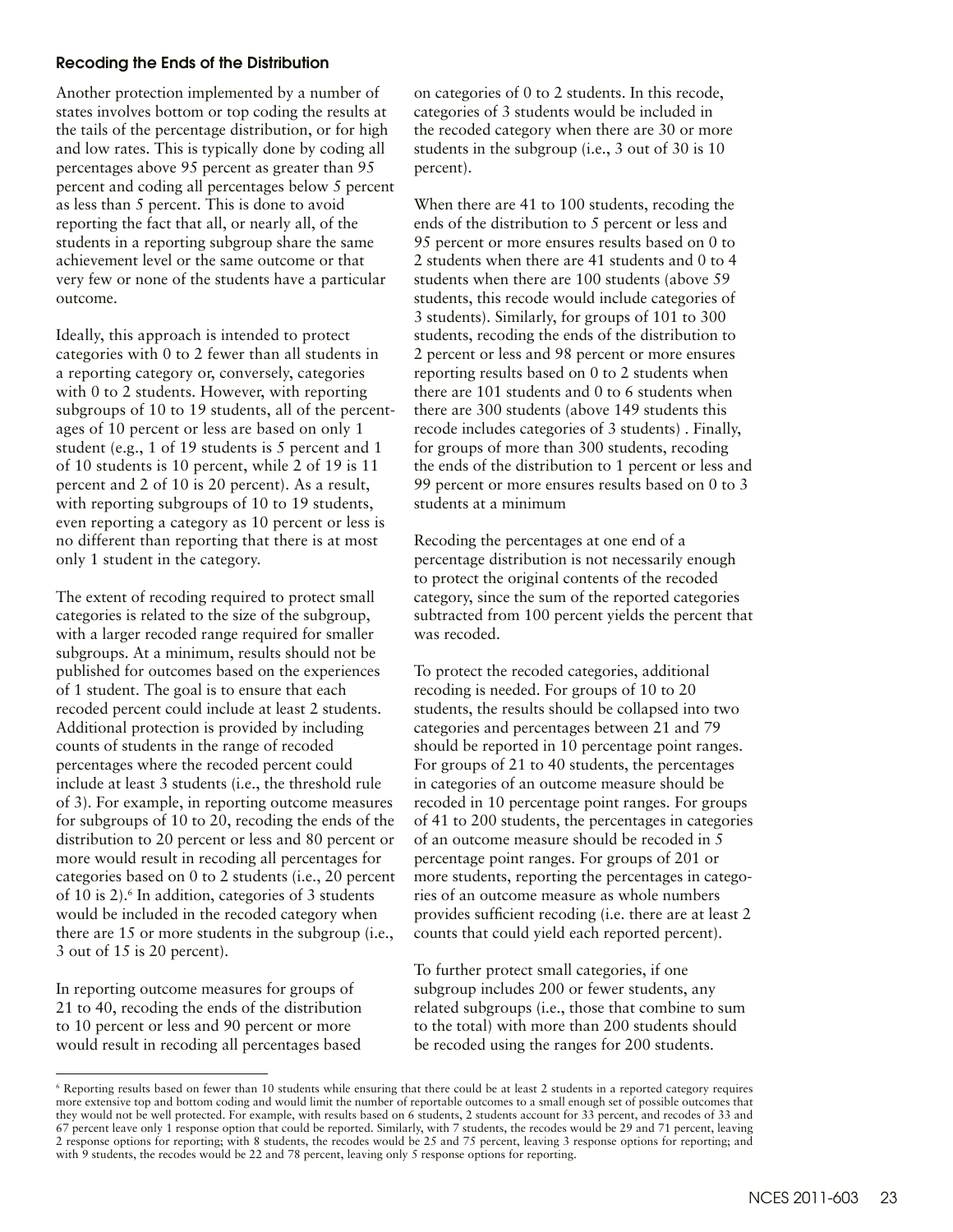## Example 11: Best Practices: Recoding the Distribution

Table 14 in this example shows the number of students and the actual and recoded percentage distributions for the school-level third-grade reading assessment results for 32 students for this reporting option. The shaded cells are not publicly reported. Table 14 displays the data with reporting subgroups less than 10 suppressed and the categories of other subgroups recoded to protect small categories. For the overall results of the 32 students, each category is recoded into a 10 percentage point range to protect small categories in the subgroups in the table. Given that there are only 10 students in the Hispanic subgroup, the 0 in the Advanced category is combined with the 10 percent in the proficient category and recoded to less than or equal to  $(\le)$  20 percent at or above proficient, and the 50 percent at the Basic level is combined with the 40 percent at the Below Basic level and recoded to greater than or equal to 80 percent. The data for the 22 White students are recoded, with the 0 percent in the Below Basic category recoded to less than or equal to 10 percent and the other three categories recoded into 10 percentage point ranges. Since there are fewer than 10

students with individualized education plans, the data for this subgroup and the data for students who do not have individualized education plan are suppressed. The outcome measures for the 12 English language learners and the subgroup of 20 students who are not English language learners are reported for those students scoring at the proficient or above level and those performing at or Below the Basic level.

Table 15 follows the same format and shows the results for the districtlevel third-grade reading assessment results. With 320 students in the group, the results for the 3 students in the advanced category that account for 1 percent of the total are recoded to less than or equal to  $(\le)$  1 percent, and the other three categories are reported as percentages that are rounded to whole numbers. With 198 White students and 122 Hispanic students, the results for the 3 Advanced students in the White subgroup and for 0 Advanced students in the Hispanic subgroup are both recoded to less than or equal to  $(\le)$  2 percent, and the other three categories in each subgroup are recoded into 5 percentage point ranges. With 40

students with individualized education plans, the Advanced category for these students is recoded to less than or equal to  $(\le)$  10 percent, and the remaining categories are recoded into 10 percentage point ranges. The data for the 280 students in the related subgroup who do not have individualized education plans are recoded following the procedures that apply to 200 students, with the 1 percent at the Advanced level recoded to less than or equal to  $(\le)$  2 percent and the other three categories recoded into 5 percentage point ranges. Finally, because there are only 12 students who are English language learners, the Advanced category for these students is combined with the Proficient category and reported as 21 to 29 percent, and the Below Basic and Basic categories are combined and reported as 70 to 79 percent. The data for the 308 students in the related subgroup who are not English language learners are recoded, with the percent at the Advanced level reported as less than or equal to  $(\le)$  2 percent and the other three categories recoded into 5 percentage point ranges.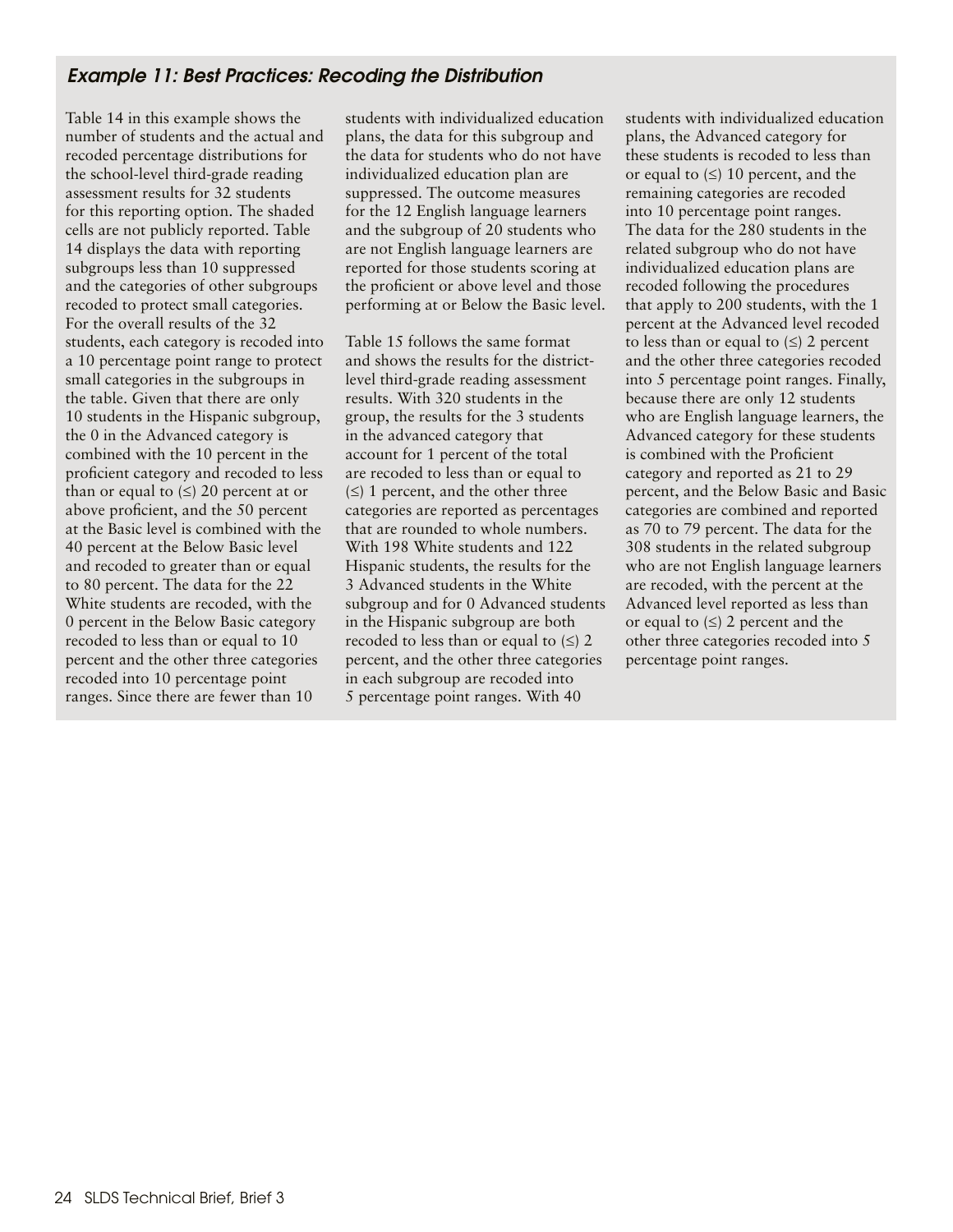|                          |              | Percent<br>assessed | Tested         | Below<br><b>Basic</b> | <b>Basic</b> | Proficient     | Advanced            |            |
|--------------------------|--------------|---------------------|----------------|-----------------------|--------------|----------------|---------------------|------------|
| Total                    | $\mathsf{N}$ | $^\dagger$          | 32             | $\overline{4}$        | 10           | 11             | $\overline{7}$      |            |
|                          | $\%$         | 100                 | 100            | 13                    | 31           | 34             | 22                  | Actual     |
|                          | $\%$         | 100                 | 100            | $11 - 19$             | $30 - 39$    | $30 - 39$      | $20 - 29$           | Reported   |
| White                    | N            | $\ddagger$          | 22             | $\mathbf 0$           | 5            | 10             | $\overline{7}$      |            |
|                          | %            | 100                 | 100            | $\mathbf 0$           | 23           | 45             | 32                  | Actual     |
|                          | $\%$         | 100                 | 100            | $\leq 10$             | $21 - 29$    | $40 - 49$      | $30 - 39$           | Reported   |
| Hispanic                 | N            | $^\dagger$          | 10             | $\overline{4}$        | $\sqrt{5}$   | 1              | $\mathsf{O}\xspace$ |            |
|                          | $\%$         | 100                 | 100            | 40                    | 50           | 10             | $\mathsf{O}\xspace$ | Actual     |
|                          | $\%$         | 100                 | 100            | $^\dagger$            | $\geq 80$    | $\leq$ 20      | $^{\dagger}$        | Reported   |
| Individualized education | $\mathsf{N}$ | $^\dagger$          | $\overline{7}$ | $\overline{4}$        | 3            | $\overline{0}$ | $\mathsf{O}\xspace$ |            |
| plan                     | $\%$         | 100                 | $\star$        | $\star$               | $\star$      | $\star$        | $\star$             | < 10       |
|                          | $\%$         | 100                 | $\star$        | $\star$               | $\star$      | $\star$        | $\star$             | < 10       |
| No individualized        | N            | $^\dagger$          | 25             | $\overline{0}$        | 7            | 11             | $7\overline{ }$     |            |
| education plan           | $\%$         | 100                 | 100            | $\mathsf{O}$          | 28           | 44             | 28                  | Actual     |
|                          | $\%$         | 100                 | $^\star$       | $\star$               | $\star$      | $\star$        | $^\star$            | Suppressed |
| English language learner | $\mathsf{N}$ | $^\dagger$          | 12             | $\overline{4}$        | 5            | $\overline{2}$ | $\mathbf{1}$        |            |
|                          | $\%$         | 100                 | 100            | 33                    | 42           | 17             | $\delta$            | Actual     |
|                          | $\%$         | 100                 | 100            | $^\dagger$            | 70-79        | $21 - 29$      | $\ddagger$          | Reported   |
| Not English language     | N            | $^\dagger$          | 20             | $\theta$              | 5            | 9              | 6                   |            |
| learner                  | $\%$         | 100                 | 100            | 0                     | 25           | 45             | 30                  | Actual     |
|                          | $\%$         | 100                 | 100            | $\dagger$             | $21 - 29$    | 70-79          | $\ddagger$          | Reported   |

#### Table 14. School-level grade 3 reading assessment results for a state with a minimum reporting size of 10

† Not applicable.

\* Not reported to protect subgroups with fewer than 10 students.

NOTE: Details may not sum to totals because of rounding and recoding.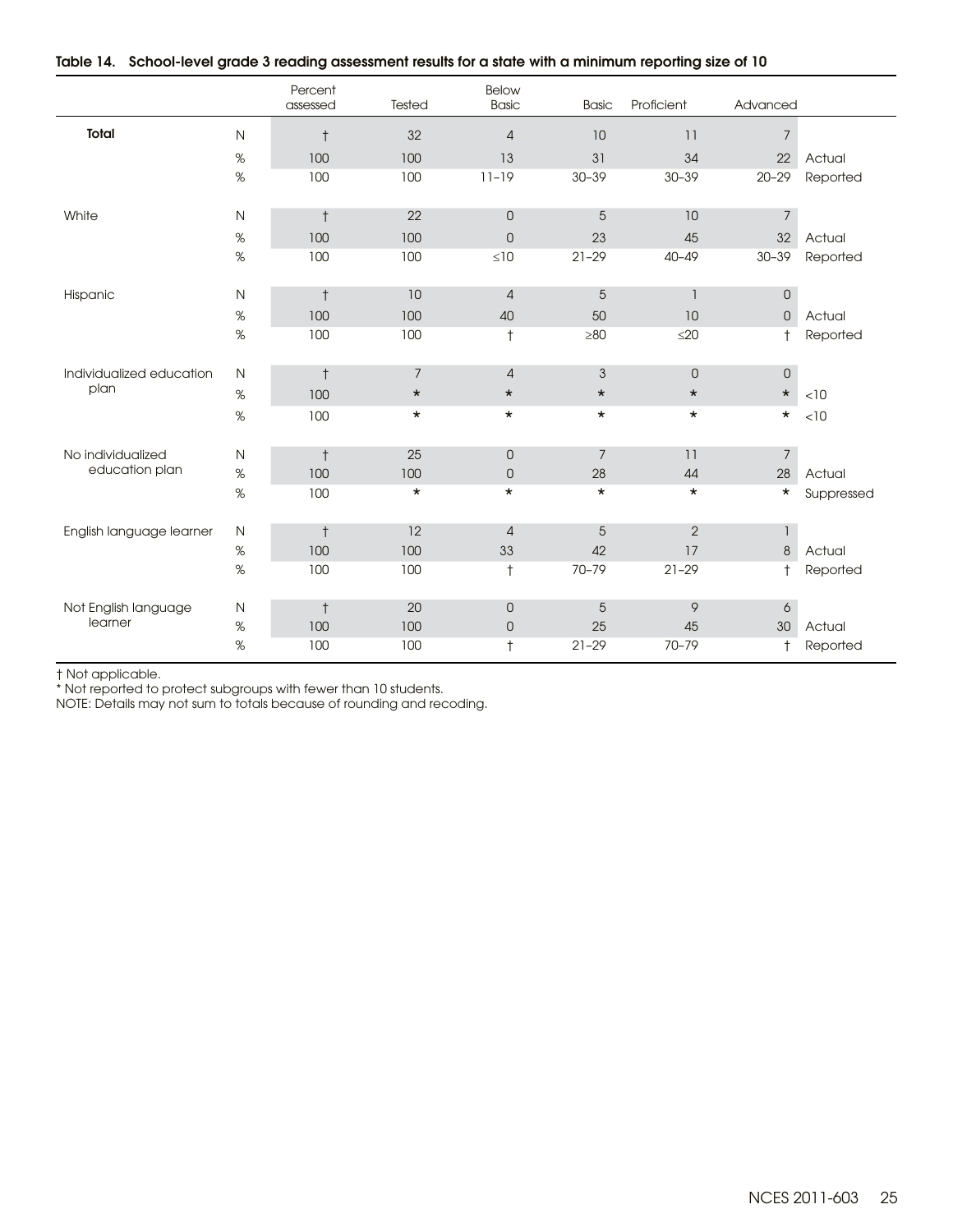|  | Table 15. District level, Grade 3 reading assessment results for a state with a minimum reporting size of 10 |
|--|--------------------------------------------------------------------------------------------------------------|
|--|--------------------------------------------------------------------------------------------------------------|

|                          |              | Percent<br>assessed | Tested     | <b>Below</b><br>Basic | <b>Basic</b>   | Proficient          | Advanced                  |          |
|--------------------------|--------------|---------------------|------------|-----------------------|----------------|---------------------|---------------------------|----------|
| <b>Total</b>             | $\mathsf{N}$ |                     | 320        | 40                    | 167            | 110                 | $\mathfrak{S}$            |          |
|                          | $\%$         | 100                 | $^\dagger$ | 13                    | 52             | 34                  | $\mathbf{1}$              | Actual   |
|                          | $\%$         | 100                 | $\ddagger$ | 13                    | 52             | 34                  | $\leq$ ]                  | Reported |
| White                    | $\hbox{N}$   |                     | 198        | $\mathsf{O}$          | 105            | 90                  | $\mathfrak{S}$            |          |
|                          | $\%$         | 100                 | $^\dagger$ | $\mathsf O$           | 53             | 45                  | $\sqrt{2}$                | Actual   |
|                          | $\%$         | 100                 | $\ddagger$ | $\leq$ 2              | $50 - 54$      | $45 - 49$           | $\leq$ 2                  | Reported |
| Hispanic                 | ${\sf N}$    |                     | 122        | 40                    | 62             | 20                  | $\mathsf{O}$              |          |
|                          | $\%$         | 100                 | $^\dagger$ | 33                    | 51             | 16                  | $\mathbf 0$               | Actual   |
|                          | $\%$         | 100                 | $\ddagger$ | $25 - 29$             | $50 - 54$      | $15 - 19$           | $\leq$ 2                  | Reported |
| Individualized education | $\mathsf N$  |                     | 40         | 25                    | 15             | $\mathsf{O}\xspace$ | $\mathsf{O}$              |          |
| plan                     | $\%$         | 100                 | $^\dagger$ | 63                    | 38             | $\mathsf{O}\xspace$ | $\mathsf{O}$              | Actual   |
|                          | $\%$         | 100                 | $^\dagger$ | 60-69                 | $30 - 39$      | $\leq10$            | $\leq 10$                 | Reported |
| No individualized        | $\mathsf{N}$ |                     | 280        | 15                    | 152            | 110                 | $\ensuremath{\mathsf{3}}$ |          |
| education plan           | $\%$         | 100                 | $\ddagger$ | 5                     | 54             | 39                  | $\overline{1}$            | Actual   |
|                          | $\%$         | 100                 | $\ddagger$ | $5 - 9$               | $50 - 54$      | $35 - 39$           | $\leq$ 2                  | Reported |
| English language learner | $\mathsf{N}$ |                     | 12         | $\sqrt{4}$            | $\overline{5}$ | $\overline{2}$      | $\mathbf{1}$              |          |
|                          | $\%$         | 100                 | $^\dagger$ | 33                    | 42             | 17                  | $\delta$                  | Actual   |
|                          | $\%$         | 100                 | $^\dagger$ | $\dagger$             | 70-79          | $21 - 29$           | $\ddagger$                | Reported |
| Not English language     | N            |                     | 308        | 36                    | 162            | 108                 | $\sqrt{2}$                |          |
| learner                  | $\%$         | 100                 | $^\dagger$ | 12                    | 53             | 35                  | $\mathbf{1}$              | Actual   |
|                          | $\%$         | 100                 | $\ddagger$ | $10 - 14$             | $50 - 54$      | $35 - 39$           | $\leq$ 2                  | Reported |

† Not applicable.

NOTE: Details may not sum to totals because of rounding and recoding.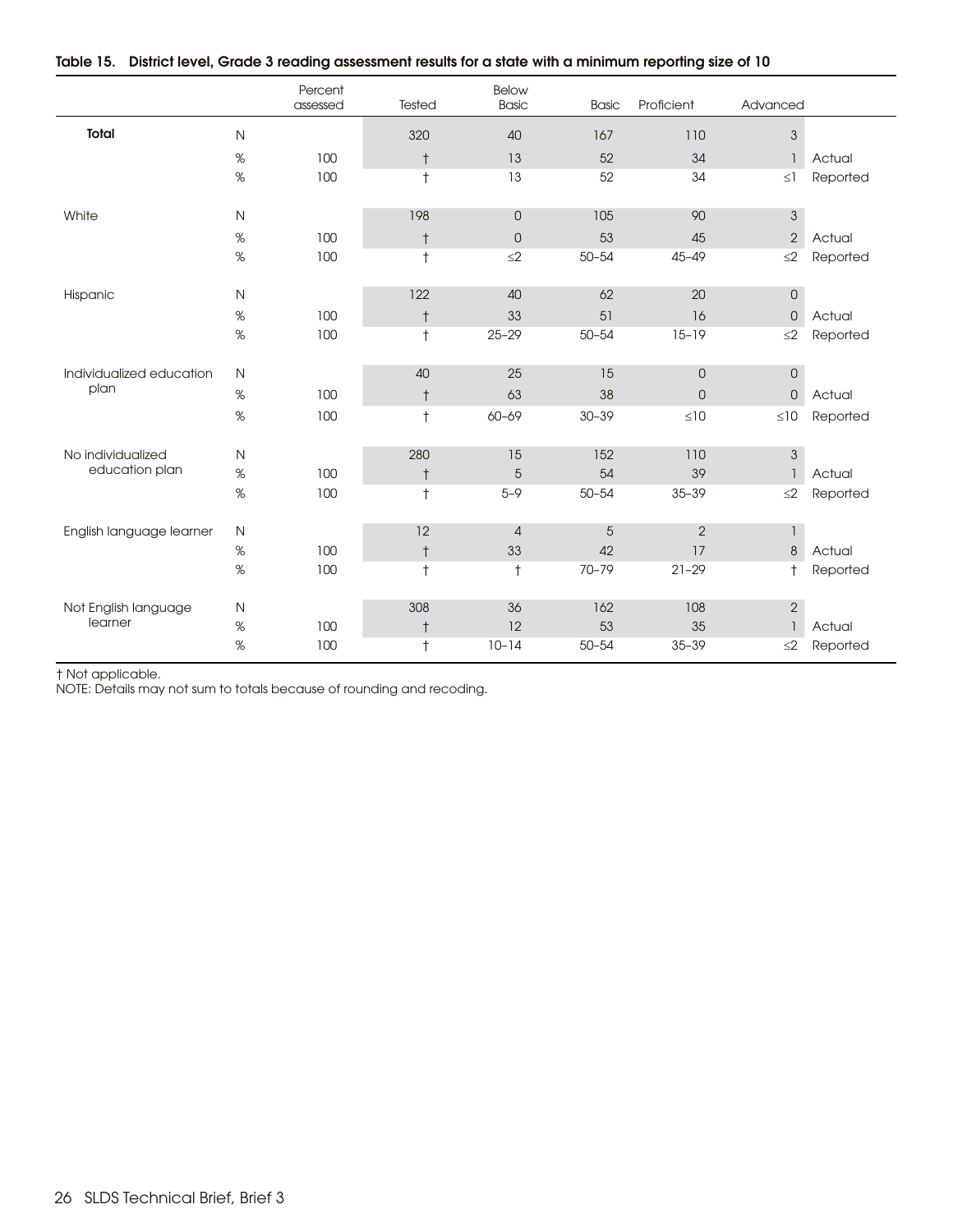## <span id="page-26-0"></span>Recommendations

This review and analysis of current reporting practices illustrates that some practices work better than others in protecting suppressed results and, thus, in protecting against disclosures of personally identifiable information about individual students. It is important to note that each of the practices requires some loss of information. The challenge rests in identifying practices that protect information about individual students while minimizing the negative impact on the utility of the publicly reported data. Drawing upon the review and analysis presented in this brief leads to recommended reporting rules to be used in producing reports of percentages and rates to describe student outcomes to the public. These rules are intended for use in the public release of new data.

Rules 1 through 4 and 6 and 7 are general reporting rules. Rule 5 is guided by the number of students in the reporting group or subgroups; the underlying principle is that the amount of detail that can be reported while protecting each

#### Reporting Rules

- 1. Minimize the amount of enrollment details reported in the profile of the school, district, or state in reports of outcome measure results. If possible, use enrollment data for a different date than that of the reported outcome measures and label the different dates (e.g., report enrollment data for a date different from the assessment date, such as fall enrollment for a spring assessment). In so doing, tell the readers that the data on student enrollment by grade and by selected student characteristics are included to provide context for the results presented but should not be assumed to exactly match the student composition at the time the outcome was measured.
	- a. Report the percentage distribution of students by grade at the school, district, or state level in a standalone table without any of the outcome measures or reporting subgroup details.
	- b. Report the percentage distribution of students by reporting subgroup at the school, district, or state level in a standalone table without any of the outcome measures or enrollment by grade details.

student's privacy is related to the number of students in a reporting group or subgroup—that is, more detail can be reported for larger groups. Rule 5a applies to instances in which there are more than 300 students in each of a set of related reporting subgroups (e.g., in each race/ ethnicity group, for students with and without an individualized education plan, for students receiving or not receiving instruction as an English language learner). Rule 5b applies to instances in which the smallest reporting subgroup within a set of related reporting subgroups has 201 to 300 students. Rule 5c applies to instances in which the smallest reporting subgroup within a set of related reporting subgroups has 101 to 200 students. Rule 5d applies when the smallest reporting subgroup in a set of related subgroups has 41 to 100 students. Rule 5e applies when the smallest reporting subgroup in a set of related subgroups has 21 to 40 students. Rule5f applies when the smallest reporting subgroup in a set of related subgroups has 10 to 20 students.

- c. Do not report the details of the enrollment data within each reporting subgroup by individual grades.
- 4. Use a minimum of 10 students for the reporting subgroup size limitation.
	- a. Suppress results for all reporting groups with 0 to 9 students.
	- b. Suppress results for reporting subgroups with 0 to 9 students and suppress each of the related reporting subgroups regardless of the number of students in the subgroup (i.e., suppress the other subgroup(s) of the set of subgroups that sum to the overall group). In instances with 3 or more subgroups, the subgroups with 0 to 9 students can be combined with each other or with the smallest reportable subgroup to form an aggregated subgroup of 10 or more students to allow for the reporting of data for larger subgroups.
- 3. Use only whole numbers when reporting the percentage of students for each category of an outcome measure (e.g., the percentage assessed).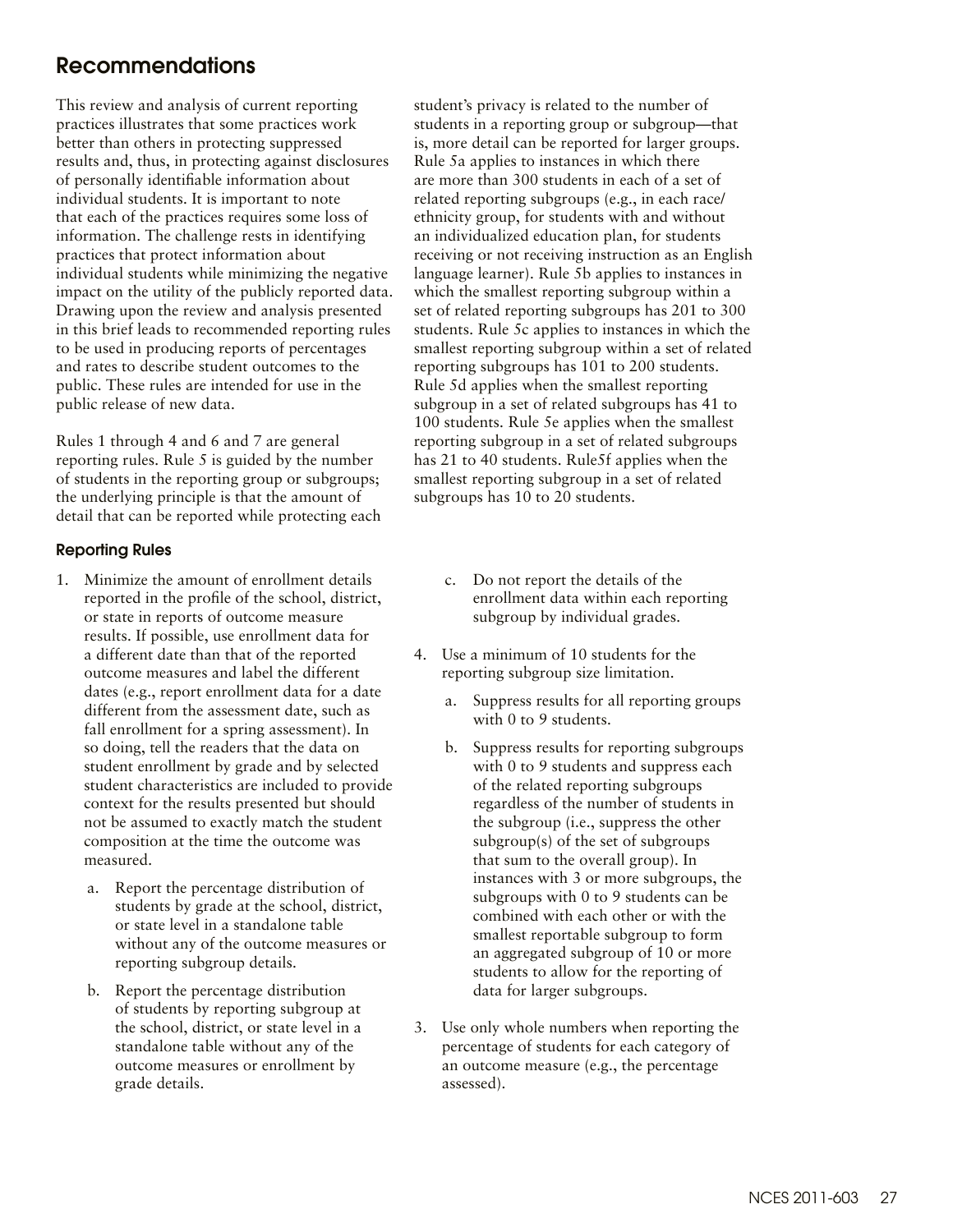- 4. Do not report the underlying counts for the subgroup or group totals (i.e., the denominators of the percentages); also do not report the underlying counts of students in individual outcome categories (i.e., the numerators).
- 5. **To implement the next step in the data protection procedure in the remaining reporting groups and subgroups, the approach used is determined by the number of students in the smallest reporting subgroup among a set of related groups or subgroups (i.e., groups that in combination sum to the total). To protect student privacy:**
	- a. **For reporting variables/outcome measures with more than 300 students and no related subgroup with fewer than 200 students, use the following approach:**
		- i. Recode categories with values of 99 to 100 percent to greater than or equal to 99 percent ( $\geq$  99 percent).
		- ii. Recode categories with values of 0 to 1 percent to less than or equal to 1 percent ( $\leq 1$  percent).
		- iii. Otherwise, report the percentage of students in each category using whole numbers.
	- b. **For reporting variables/outcome measures with 201 to 300 students and no related subgroup with fewer than 200 students, use the following approach:**
		- i. Recode categories with values of 98 to 100 percent to greater than or equal to 98 percent ( $\geq$  98 percent).
		- ii. Recode categories with values of 0 to 2 percent to less than or equal to 2 percent ( $\leq$  2 percent).
		- iii. Otherwise, report the percentage of students in each category using whole numbers.
- c. **For reporting variables/outcome measures in which the number of students ranges from 101 to 200,** use the following option in this group and all related subgroups with more than 200 students:
	- i. Recode categories with values of 98 to 100 percent to greater than or equal to 98 percent ( $\geq$  98 percent).
	- ii. Recode categories with values of 0 to 2 percent to less than or equal to 20 percent ( $\leq$  2 percent).
	- Recode the percentage in each remaining category in all reporting groups or subgroups to intervals as follows (3–4, 5–9, 10–14, 15–19,  $\ldots$ , 85–89, 90–94, 95–97).
- d. **For reporting variables/outcome measures in which the number of students in the smallest reporting group or subgroup ranges from 41 to 100,** use the following option in that group or subgroup and use option 5c for each related reporting group or subgroup with more than 100 students:
	- i. Recode categories with values of 95 to 100 percent to greater than or equal to 95 percent ( $\geq$  95 percent).
	- ii. Recode categories with values of 0 to 5 percent to less than or equal to 5 percent ( $\leq$  5 percent).
	- iii. Recode the percentage in each remaining category in all reporting groups or subgroups to intervals as follows (6–9,10–14, 15–19, 20–24,  $\ldots$ , 85–89, 90–94).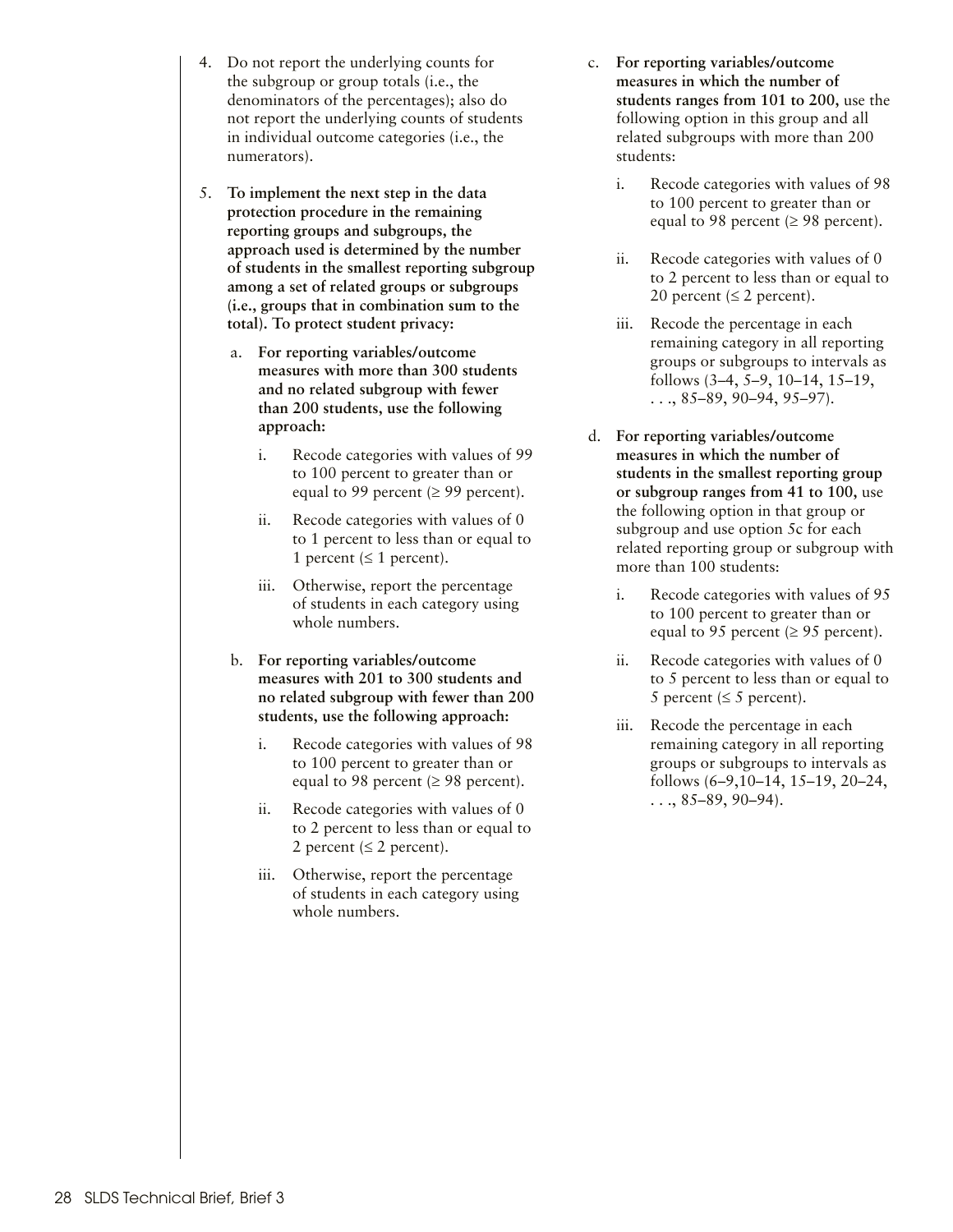- e. **For reporting variables/outcome measures in which the number of students in the smallest reporting group or subgroup ranges from 21 to 40,** use the following option for that group or subgroup, use option 5d for each related reporting group or subgroup with 41 to 100 students, and use option 5c for those with more than 100 students:
	- i. Recode categories with values of 90 to 100 percent to greater than or equal to 90 percent ( $\geq$  90 percent).
	- ii. Recode categories with values of 0 to 10 percent to less than or equal to 10 percent ( $\leq 10$  percent).
	- iii. Recode the percentage in each remaining category in all reporting groups or subgroups to intervals as follows (11–19, 20–29, . . ., 80–89).
- f. **For reporting variables with 10 to 20 students in the smallest subgroup,** use the following option for that group or subgroup, use option 5e for each related group or subgroup with 21 to 40 students, use option 5d for those with 41 to 100 students, and use option 5c for those with more than 100 students:
	- i. Collapse all outcome measures to only two categories, using the same collapsing rules across all subgroups for each outcome measure (e.g., assessment results collapsed to below the proficient level and at or above the proficient level by sex, racial and ethnic groups, disability status, etc.).
- ii. Recode categories with values of 0 to 20 percent to less than or equal to 20 percent ( $\leq$  20 percent), and recode the other category to greater than 80 percent  $(> 80$  percent).
- iii. If both collapsed categories have percents of 21 to 79 percent, recode the percentage in each collapsed category to intervals as follows  $(21–29, 30–39, \ldots, 70–79).$
- 6. For each outcome measure reported at the district level, if results for a group or subgroup have been collapsed, recoded, or suppressed in only one school in the district, apply the same collapsing, recoding, or suppression rule for that group or subgroup in a second school or at the district level (i.e., for any specific measure and group or subgroup, there must be either no school-level data suppressed for a specific subgroup or the data for that subgroup must be suppressed for at least 2 schools or for one school and the district).
- 7. For each outcome measure reported at the state level, if results for a group or subgroup have been collapsed, recoded, or suppressed in only one district in the state, apply the same collapsing, recoding, or suppression rule for that group or subgroup in a second district (i.e., for any specific measure and group or subgroup, there must be either no district-level data suppressed for a specific subgroup or the data for that subgroup must be recoded or suppressed for at least 2 districts).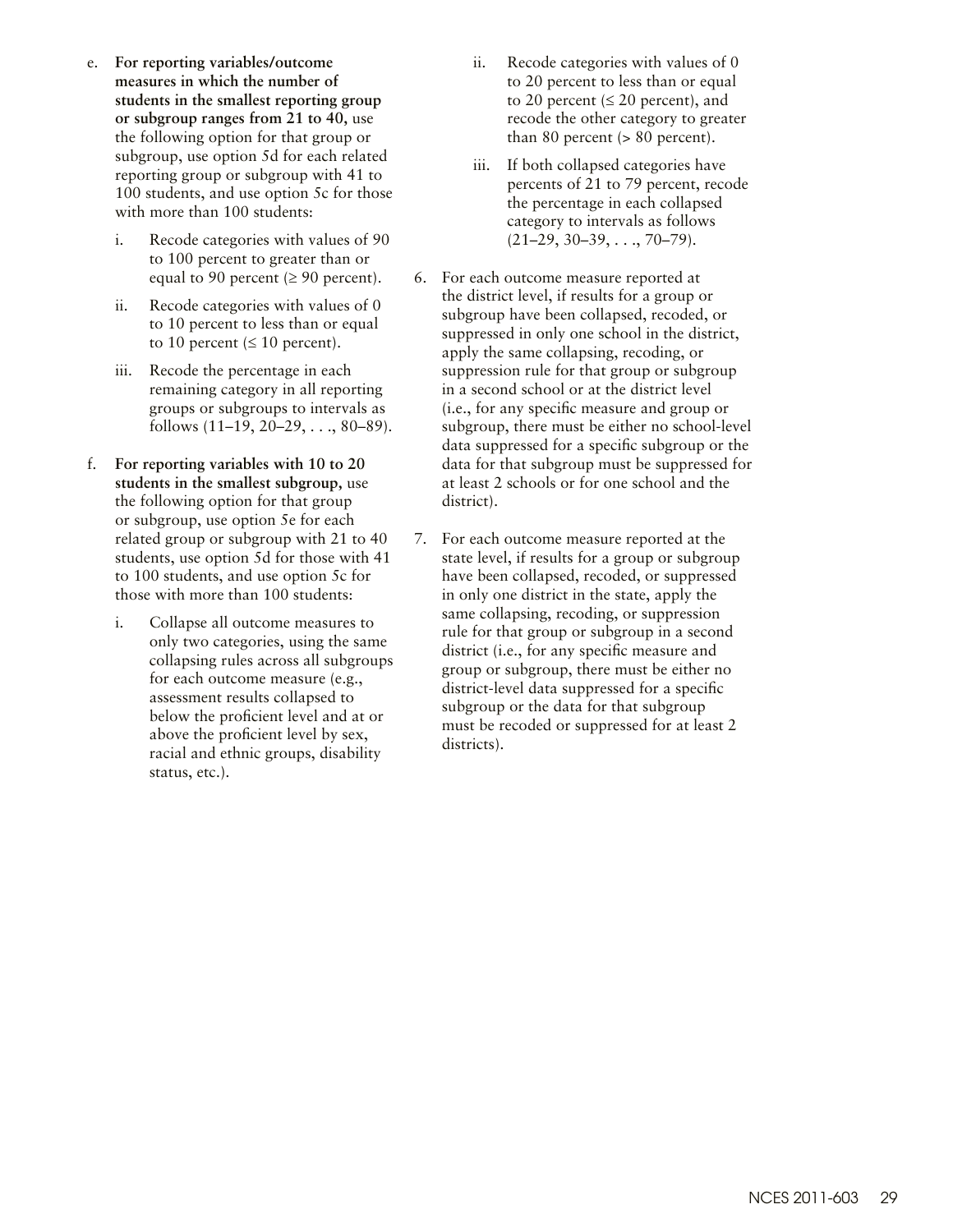## <span id="page-29-0"></span>Summary

This Brief discusses the potential for the disclosure of personally identifiable information in summary school-, district-, and state-level reports from education records using current reporting practices. Building on current best practices, the Brief outlines reporting recommendations. Primarily, the goal of these reporting recommendations is to maximize the reporting of student outcomes while protecting students' personally identifiable information.

While it would be easier to have only one set of reporting recommendations, the reporting rules are intended to maximize the amount of detail that can be safely reported without allowing the disclosure of student outcome measure categories based on small numbers of students. A secondary goal of these recommendations is to maximize uniformity in reporting practices across states in order to facilitate cross-state comparisons.

The recommendation to provide data on enrollment by grade and enrollment by student characteristics that are not identical to those for the day the outcome is measured is intended to prevent the statistical manipulation of the data to recover protected student information. However, this may not always be possible, and in some instances, these data may not change over the course of a school year. Thus, the reporting rules

that are linked to the number of students included in a subgroup are intended to add additional protections by ensuring that, if the subgroup size is known, each reported category could include at least two students. Further, if the subgroup size is not known, each reported category could include at least three students.

There are multiple approaches to statistical data protection. The recommendations here were selected with the goal of maximizing the amount of information that can be released while protecting personally identifiable student information through a relatively straightforward set of rules that can be easily implemented. For those readers wanting to read further on the topic of statistical data protection, please see Duncan et. al. (1993) *Private Lives and Public Policies: Confidentiality and Accessibility of Government Statistics;* Willenborg and de Waal (2001) *Statistical Disclosure Control in Practice;* Federal Committee on Statistical Methodology Working Paper 22, *Report on Statistical Disclosure Limitation Methodology;* and the American Statistical Association, Committee on Privacy and Confidentiality website, *Key Terms/Definitions in Privacy and Confidentiality.*

NCES welcomes input on these recommendations.

## References

- American Statistical Association, Committee on Privacy and Confidentiality. *Key Terms/ Definitions in Privacy and Confidentiality.*  Alexandria, VA: Retrieved from [http://www.](http://www.amstat.org/committees/pc/keyterms.html) [amstat.org/committees/pc/keyterms.html](http://www.amstat.org/committees/pc/keyterms.html) on 6/17/2010.
- Code of Federal Regulations, Title 34—Education, Part 200. *Improving the Academic Achievement of the Disadvantaged, Section 200.7, Disaggregation of Data,* (34CFR200.7). Washington, DC: GPO Access CFR. Retrieved from [http://edocket.access.gpo.gov/cfr\\_2010/](http://edocket.access.gpo.gov/cfr_2010/julqtr/34cfr200.7.htm) [julqtr/34cfr200.7.htm](http://edocket.access.gpo.gov/cfr_2010/julqtr/34cfr200.7.htm) on 10/10/2010.
- Code of Federal Regulations, Title 34—Education, Part 99. *Family Educational and Privacy Rights,*  (34CFR99). Washington, DC: GPO Access e-CFR. Retrieved from [http://ecfr.gpoaccess.gov/](http://ecfr.gpoaccess.gov/cgi/t/text/text-idx?c=ecfr&sid=44d350c26fb9c ba4a156bf805f297c9e&tpl=/ecfrbrowse/Title34/34cfr99_main_02.tpl) [cgi/t/text/text-idx?c=ecfr&sid=44d350c26fb9c](http://ecfr.gpoaccess.gov/cgi/t/text/text-idx?c=ecfr&sid=44d350c26fb9c ba4a156bf805f297c9e&tpl=/ecfrbrowse/Title34/34cfr99_main_02.tpl) [ba4a156bf805f297c9e&tpl=/ecfrbrowse/](http://ecfr.gpoaccess.gov/cgi/t/text/text-idx?c=ecfr&sid=44d350c26fb9c ba4a156bf805f297c9e&tpl=/ecfrbrowse/Title34/34cfr99_main_02.tpl) [Title34/34cfr99\\_main\\_02.tpl](http://ecfr.gpoaccess.gov/cgi/t/text/text-idx?c=ecfr&sid=44d350c26fb9c ba4a156bf805f297c9e&tpl=/ecfrbrowse/Title34/34cfr99_main_02.tpl).
- Duncan, George T., Jabine, Thomas B. and de Wolf, Virginia A., Editors. (1993). *Private Lives and Public Policies: Confidentiality and Accessibility of Government Statistics.* Panel on Confidentiality and Data Access, National Research Council. Washington, DC: National Academy Press.
- Federal Register, Office of Management and Budget, *Implementation Guidance for Title V of the E-Government Act, Confidential Information Protection and Statistical Efficiency Act of 2002 (CIPSEA),* Washington DC: Vol. 72, No. 115 / Friday, June 15, 2007. Retrieved from [http://www.whitehouse.gov/sites/default/files/](http://www.whitehouse.gov/sites/default/files/omb/assets/omb/fedreg/2007/061507_cipsea_guidance.pdf) [omb/assets/omb/fedreg/2007/061507\\_cipsea\\_](http://www.whitehouse.gov/sites/default/files/omb/assets/omb/fedreg/2007/061507_cipsea_guidance.pdf) [guidance.pdf](http://www.whitehouse.gov/sites/default/files/omb/assets/omb/fedreg/2007/061507_cipsea_guidance.pdf) on 9/9/2010.
- Office of Management and Budget, Federal Committee on Statistical Methodology, (2005). Statistical Policy Working Paper 22, *Report on Statistical Disclosure Limitation Methodology.*